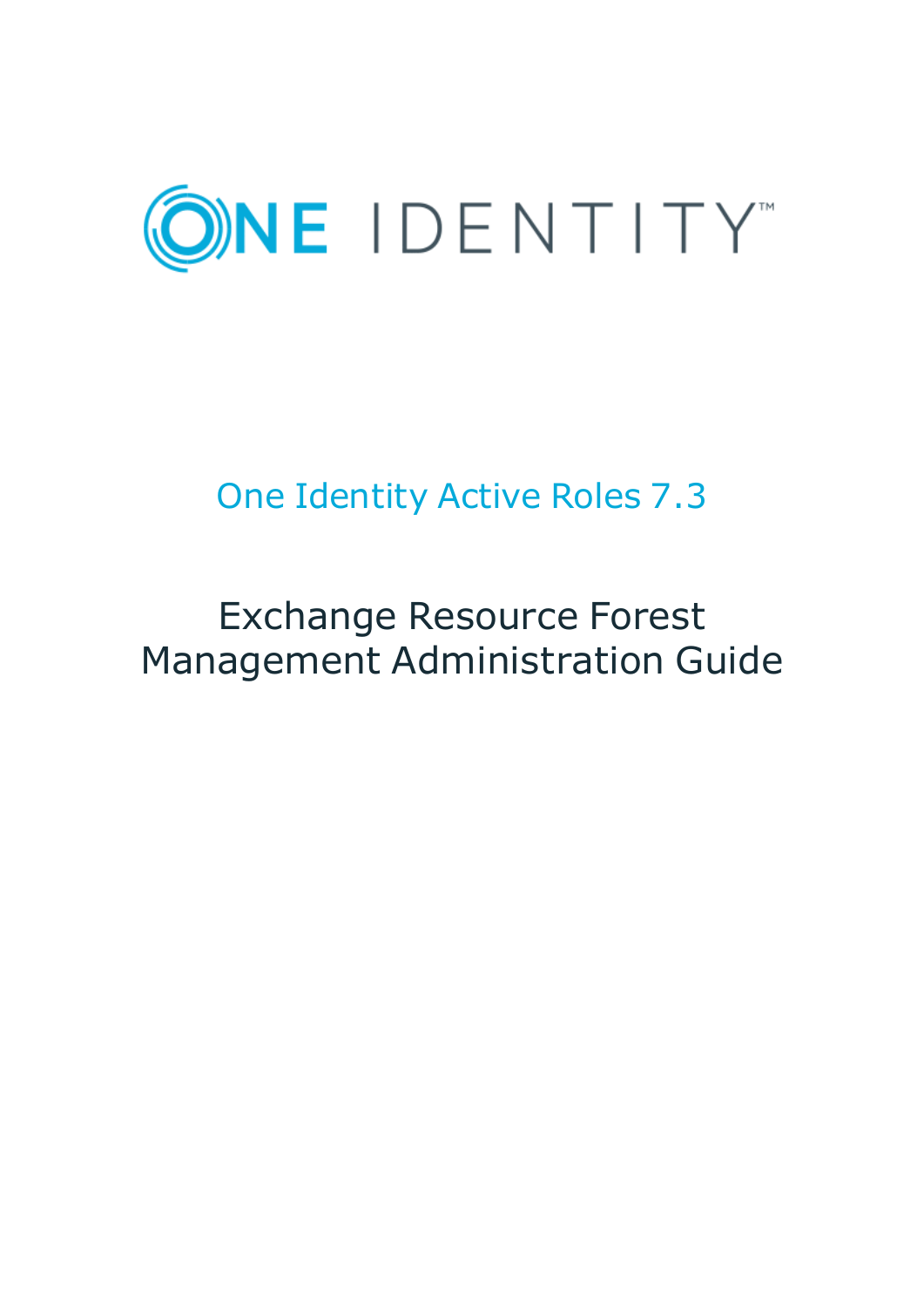#### **Copyright 2018 One Identity LLC.**

#### **ALL RIGHTS RESERVED.**

This guide contains proprietary information protected by copyright. The software described in this guide is furnished under a software license or nondisclosure agreement. This software may be used or copied only in accordance with the terms of the applicable agreement. No part of this guide may be reproduced or transmitted in any form or by any means, electronic or mechanical, including photocopying and recording for any purpose other than the purchaser's personal use without the written permission of One Identity LLC .

The information in this document is provided in connection with One Identity products. No license, express or implied, by estoppel or otherwise, to any intellectual property right is granted by this document or in connection with the sale of One Identity LLC products. EXCEPT AS SET FORTH IN THE TERMS AND CONDITIONS AS SPECIFIED IN THE LICENSE AGREEMENT FOR THIS PRODUCT, ONE IDENTITY ASSUMES NO LIABILITY WHATSOEVER AND DISCLAIMS ANY EXPRESS, IMPLIED OR STATUTORY WARRANTY RELATING TO ITS PRODUCTS INCLUDING, BUT NOT LIMITED TO, THE IMPLIED WARRANTY OF MERCHANTABILITY, FITNESS FOR A PARTICULAR PURPOSE, OR NON-INFRINGEMENT. IN NO EVENT SHALL ONE IDENTITY BE LIABLE FOR ANY DIRECT, INDIRECT, CONSEQUENTIAL, PUNITIVE, SPECIAL OR INCIDENTAL DAMAGES (INCLUDING, WITHOUT LIMITATION, DAMAGES FOR LOSS OF PROFITS, BUSINESS INTERRUPTION OR LOSS OF INFORMATION) ARISING OUT OF THE USE OR INABILITY TO USE THIS DOCUMENT, EVEN IF ONE IDENTITY HAVE BEEN ADVISED OF THE POSSIBILITY OF SUCH DAMAGES. One Identity make no representations or warranties with respect to the accuracy or completeness of the contents of this document and reserves the right to make changes to specifications and product descriptions at any time without notice. One Identity do not make any commitment to update the information contained in this document.

If you have any questions regarding your potential use of this material, contact:

One Identity LLC.

Attn: LEGAL Dept

4 Polaris Way

Aliso Viejo, CA 92656

Refer to our Web site ([http://www.OneIdentity.com](http://www.oneidentity.com/)) for regional and international office information.

#### **Patents**

One Identity is proud of our advanced technology. Patents and pending patents may apply to this product. For the most current information about applicable patents for this product, please visit our website at [http://www.OneIdentity.com/legal/patents.aspx](http://www.oneidentity.com/legal/patents.aspx).

#### **Trademarks**

One Identity and the One Identity logo are trademarks and registered trademarks of One Identity LLC. in the U.S.A. and other countries. For a complete list of One Identity trademarks, please visit our website at [www.OneIdentity.com/legal](http://www.oneidentity.com/legal). All other trademarks are the property of their respective owners.

#### **Legend**

- **WARNING: A WARNING icon indicates a potential for property damage, personal injury, or death.**
- **CAUTION: A CAUTION icon indicates potential damage to hardware or loss of data if instructions are not followed.**
- Œ IMPORTANT, NOTE, TIP, MOBILE, or VIDEO: An information icon indicates supporting information.

Active Roles Exchange Resource Forest Management Administration Guide Updated - June 2018 Version - 7.3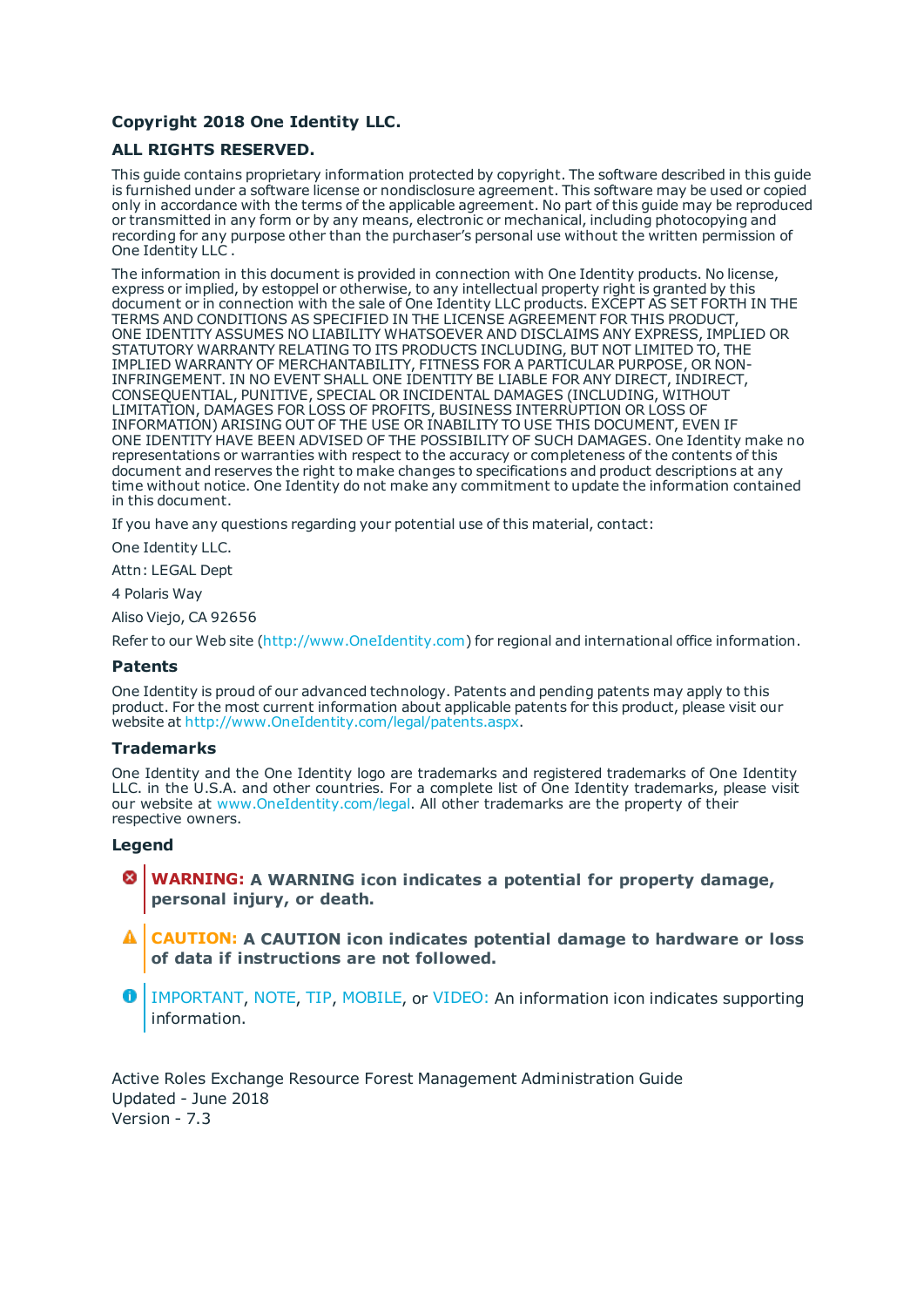## **Contents**

| .24 |
|-----|
|     |
|     |
|     |
|     |
|     |
|     |

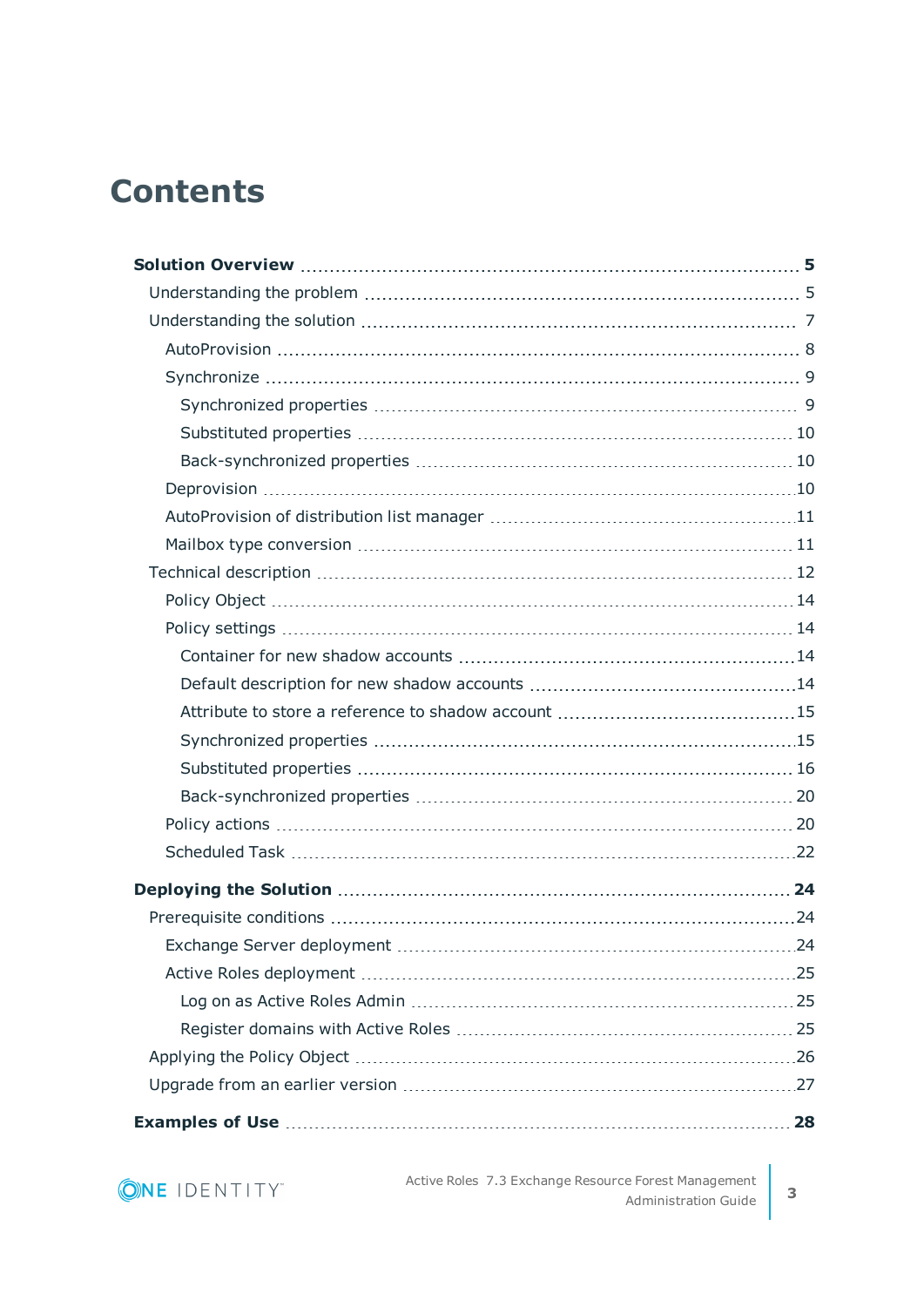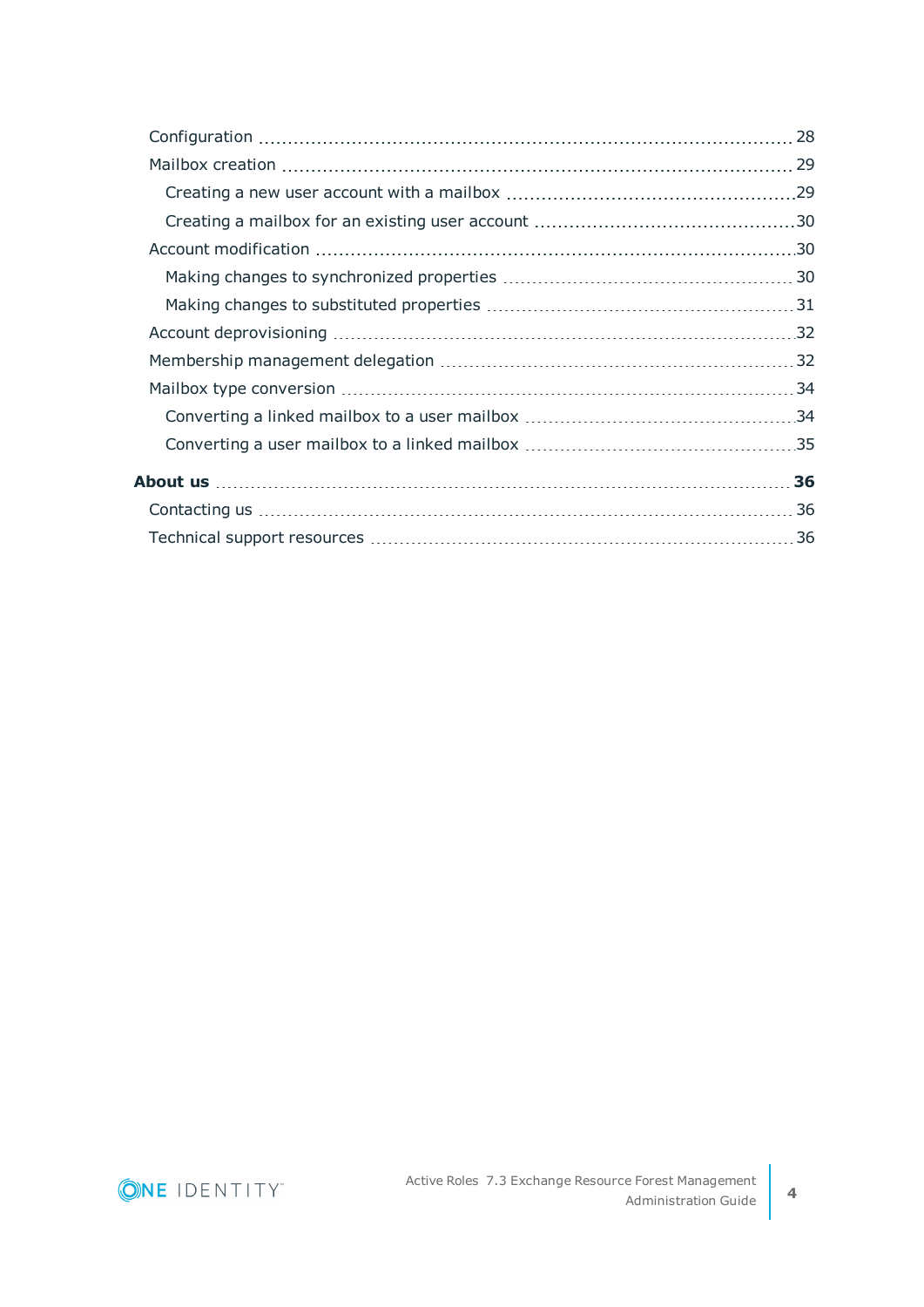# **Solution Overview**

- <span id="page-4-0"></span>• [Understanding](#page-4-1) the problem
- [Understanding](#page-6-0) the solution
- <span id="page-4-1"></span>• Technical [description](#page-11-0)

### **Understanding the problem**

Although the majority of small- and medium-sized organizations deploy a single Active Directory forest, a significant portion of large organizations recognize and accommodate the need to deploy multiple forests. A multi-forest design carries higher administrative and support costs, and complicates collaboration and messaging. However, it offers the highest level of security isolation. In addition, some companies consider a multi-forest design because of organizational structure issues (such as autonomous business units and decentralized IT departments), business policy, or legal and regulatory requirements.

If a company chooses a multi-forest design, one of the main questions that arise is the setup of the Exchange messaging system.

An Exchange organization consists of one or more Exchange servers, and each Exchange organization is specific to one Active Directory forest. Exchange servers rely on access to the global catalog for address information. Because each forest has a separate global catalog, an Exchange organization is associated with only one forest.

Having multiple Exchange organizations hinders user collaboration and requires crossforest replication of Exchange data between the organizations. To enable multiple Exchange organizations to function as a single business organization, additional configuration is required to synchronize the Exchange mail recipients in the respective directories in each Exchange organization.

Therefore, a preferred deployment option could be to have multiple forests use the same Exchange organization for mail service. A single Exchange organization that serves multiple forests does not require cross-forest synchronization of mail recipient data because the organization uses only one forest for its Active Directory storage and services.

Whether a single Exchange organization serves one forest or more than one forest, the Exchange organization is still associated with only one of the forests, called the *Exchange forest* (or resource forest). Users that have accounts in one forest might have mailboxes in

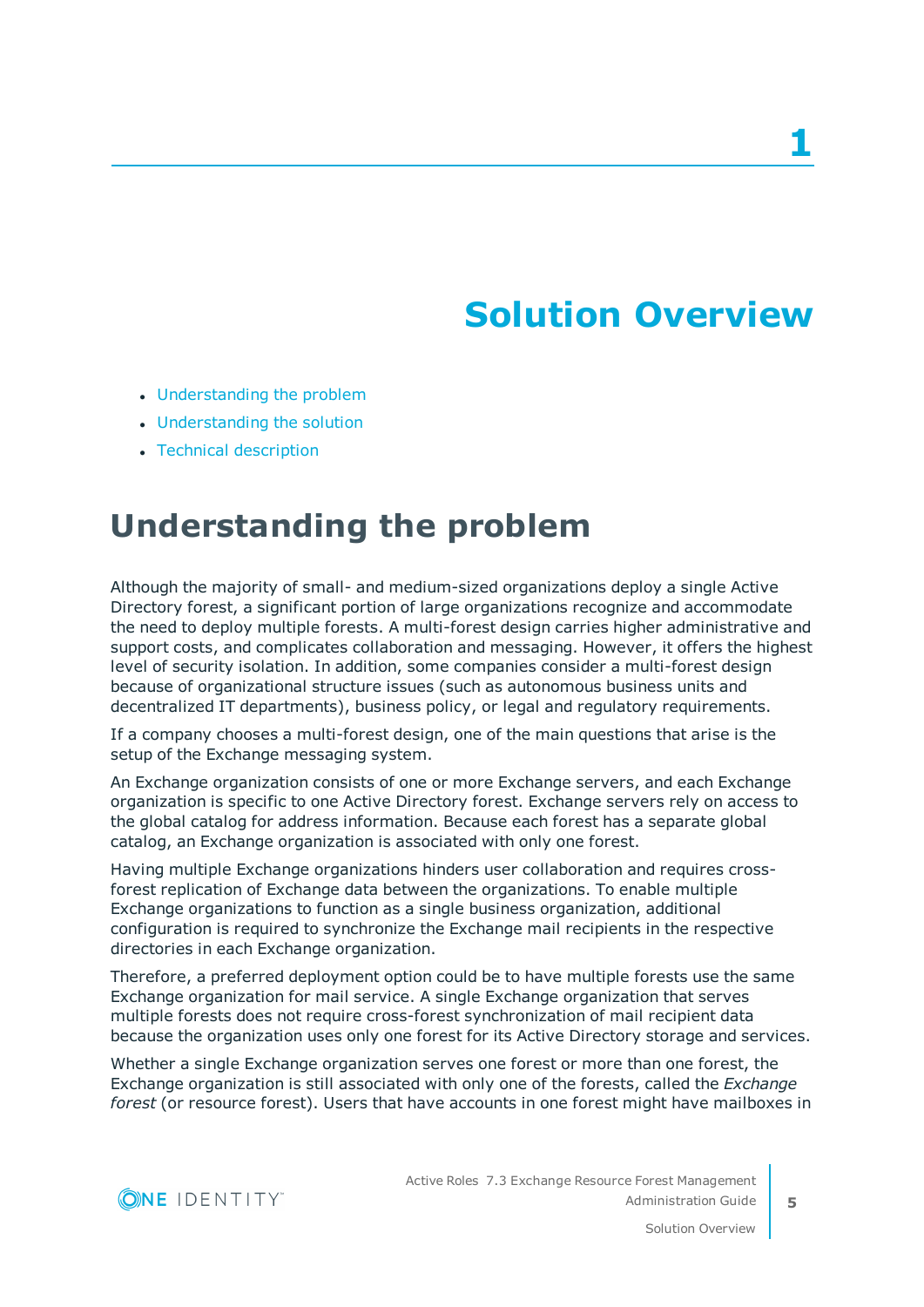the same forest or in a different forest; however, mailboxes are always in the same forest as the Exchange servers because mailbox data is stored on the Exchange servers.

The following figure shows an Exchange organization that has mailboxes on Exchange servers in one forest and user accounts in a different forest. In this scenario, the user account in an accounts forest has a disabled account that represents the user's mailbox in the Exchange forest.



**Figure 1: Processes automated by Active Roles SPML Provider**



Active Roles 7.3 Exchange Resource Forest Management Administration Guide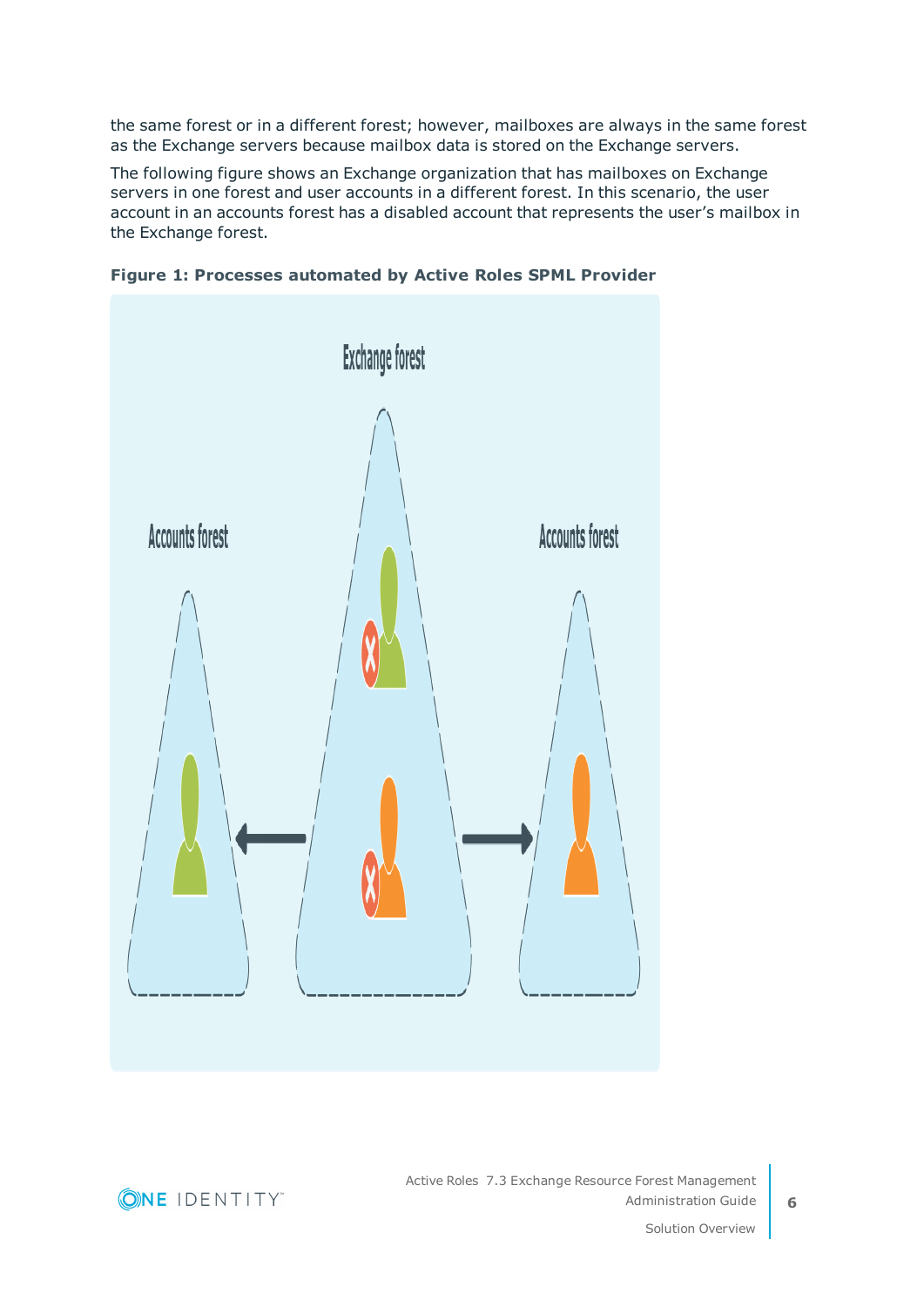In the scenario where multiple forests share a single Exchange organization, Exchange servers are installed only in the Exchange forest. Users have their accounts in accounts forests and their mailboxes are stored in the Exchange forest. To associate a user with a mailbox, a disabled user account (shadow account) is created for that user in the Exchange forest. A mailbox is then created for the shadow account, with a certain attribute on the shadow account referencing the user's account held in the accounts forest. This type of Exchange environment is known as the *Exchange resource forest model*.

The main advantage of the Exchange resource forest model is a security boundary between Active Directory and Exchange administration. Also, a single Exchange organization provides for a single Global Address List (GAL), preserves all Exchange collaboration capabilities, and uses native Exchange data replication, thus lowering administrative overhead.

The major problem that arises in the resource forest model is that the separate Exchange forest and the various accounts forests require directory synchronization between them. A provisioning process needs to be set up so that each time an administrator creates a user account in an accounts forest, a shadow account with a mailbox is created in the Exchange forest. The account properties must also be synchronized between the accounts forest and the Exchange forest. These processes cannot be automated using native Active Directory mechanisms, which leads to the need for a third-party solution.

## <span id="page-6-0"></span>**Understanding the solution**

Exchange Resource Forest Management extends the Active Roles capabilities to enable the management of mailbox users in Exchange environments leveraging the resource forest model. The following figure illustrates the processes that are automated by Exchange Resource Forest Management.

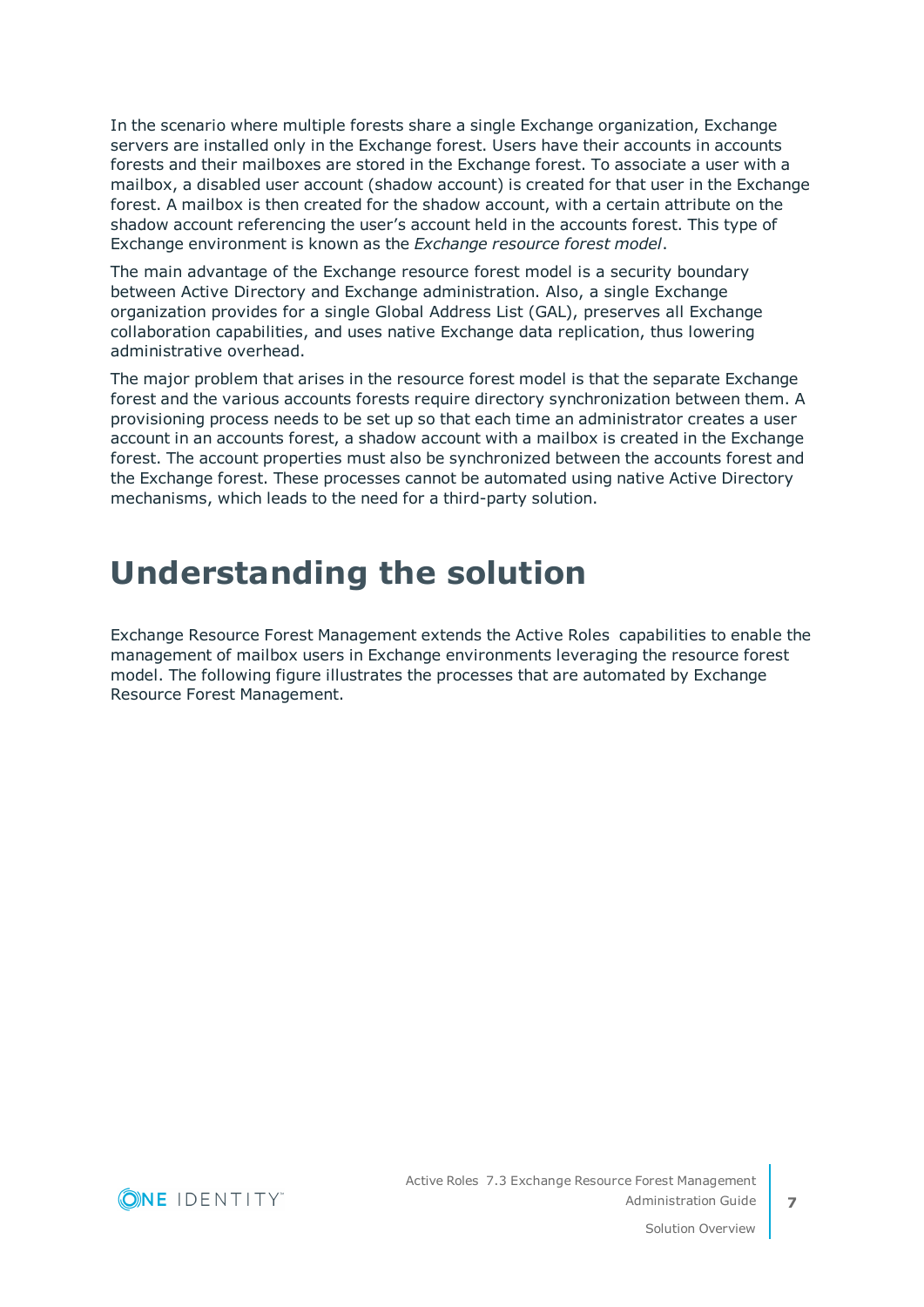

The AutoProvision, Synchronize, and Deprovision processes maintain the shadow accounts in the Exchange forest in sync with the master accounts upon creation, modification, deprovisioning, or deletion of master accounts in accounts forests.

## <span id="page-7-0"></span>**AutoProvision**

The AutoProvision process creates a shadow account in the Exchange forest upon:



Solution Overview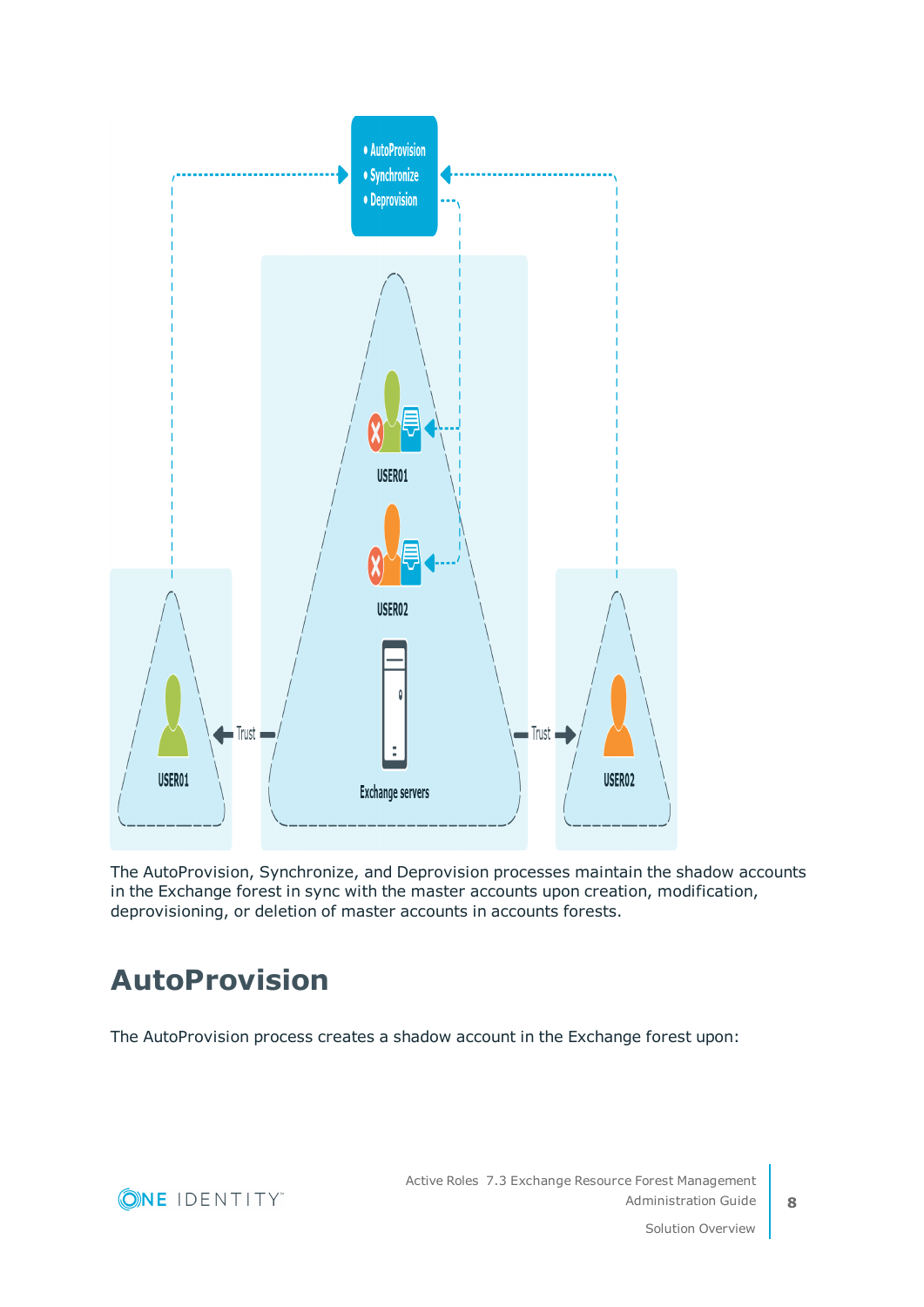- Creation of a user in the accounts forest if the option to create a mailbox for that user is selected
- Execution of the Exchange task to create a mailbox for an existing user from the accounts forest

Then, the AutoProvision process creates a linked mailbox associated with that shadow account, designating the user from the accounts forest as the linked master account for that mailbox.

To maintain a link between the master account and shadow account, Exchange Resource Forest Management assigns the globally unique identifier (GUID) of the shadow account to a certain attribute of the master account (the **adminDescription** attribute by default).

Normally, the AutoProvision process creates a shadow account with the same name as the name of the user from the accounts forest. In case of a name conflict, a different name is used to ensure the uniqueness of the shadow account's name.

## <span id="page-8-0"></span>**Synchronize**

The Synchronize process includes the following functions:

- Updating certain properties of shadow accounts based on changes to master accounts
- Substituting certain properties of master accounts with properties of shadow accounts
- Updating certain properties of master accounts based on changes to shadow accounts

#### <span id="page-8-1"></span>**Synchronized properties**

When you update certain properties of a master account, Exchange Resource Forest Management updates those properties in both the master account and shadow account. These properties are referred to as *synchronized properties*.

Exchange Resource Forest Management performs synchronization of properties upon:

- Creation of shadow accounts
- Modification of master accounts

Thus, modifying personal or organization-related properties of a master account also results in updating those properties of the shadow account. This function ensures that changes to master accounts are properly reflected in the directory used by the Exchange messaging system. For the default list of synchronized properties, see [Synchronized](#page-14-1) [properties](#page-14-1) later in this document. You can configure Exchange Resource Forest Management to synchronize additional properties or remove individual properties from synchronization.

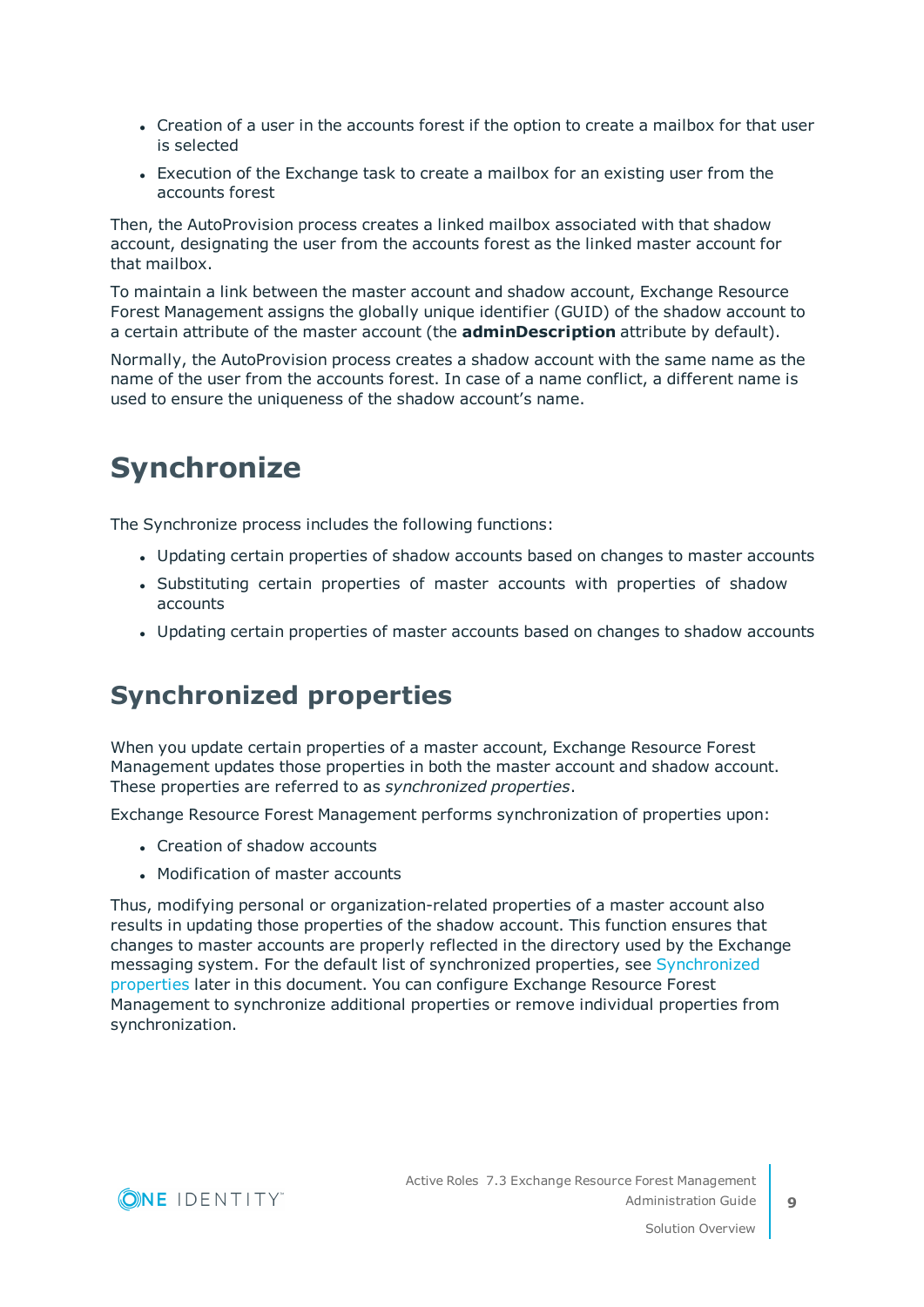#### <span id="page-9-0"></span>**Substituted properties**

When you view or change certain properties of a master account in an accounts forest, Exchange Resource Forest Management redirects the retrieval or change request to the properties of the shadow account in the Exchange forest. Such properties are referred to as *substituted properties*.

Thus, modification of Exchange-related properties of a master account only results in updating the corresponding properties of the shadow account. This function ensures that administration of master accounts properly manipulates Exchange recipient properties in the Exchange forest.

The substituted properties behave as follows:

- When retrieving property values for a master account, Active Roles returns the property values of the shadow account linked to the master account.
- When modifying properties for a master account, Active Roles actually updates the properties of the shadow account linked to the master account.

For the default list of substituted properties, see [Substituted](#page-15-0) properties later in this document. You can configure Exchange Resource Forest Management to extend that list.

#### <span id="page-9-1"></span>**Back-synchronized properties**

When you change certain properties of a shadow account, Exchange Resource Forest Management changes those properties in both the shadow account and master account. These properties are referred to as *back-synchronized properties*. By default, the list of back-synchronized properties consists of a single property—**mail (E-mail Address)**, and can be modified.

When a back-synchronized property of the shadow account has changed, Exchange Resource Forest Management replicates the change to the master account. The ability to replicate property changes from the shadow account to the master account is helpful in a situation where certain properties are administered on the shadow account rather than the master account.

### <span id="page-9-2"></span>**Deprovision**

The Deprovision process performs the deprovision operation on the shadow account once the master account is deprovisioned. This causes Active Roles to execute the deprovisioning policies that are in effect on the shadow account to deprovision the linked mailbox of the master account. Note that the mailbox deprovisioning policies must be applied to the container that holds shadow accounts rather than master accounts.

In Active Roles , you can undeprovision the deprovisioned master account. However, this may not undeprovision the shadow account (and, therefore, undeprovision the linked mailbox). For undeprovisioning master accounts to have an effect on shadow accounts, the

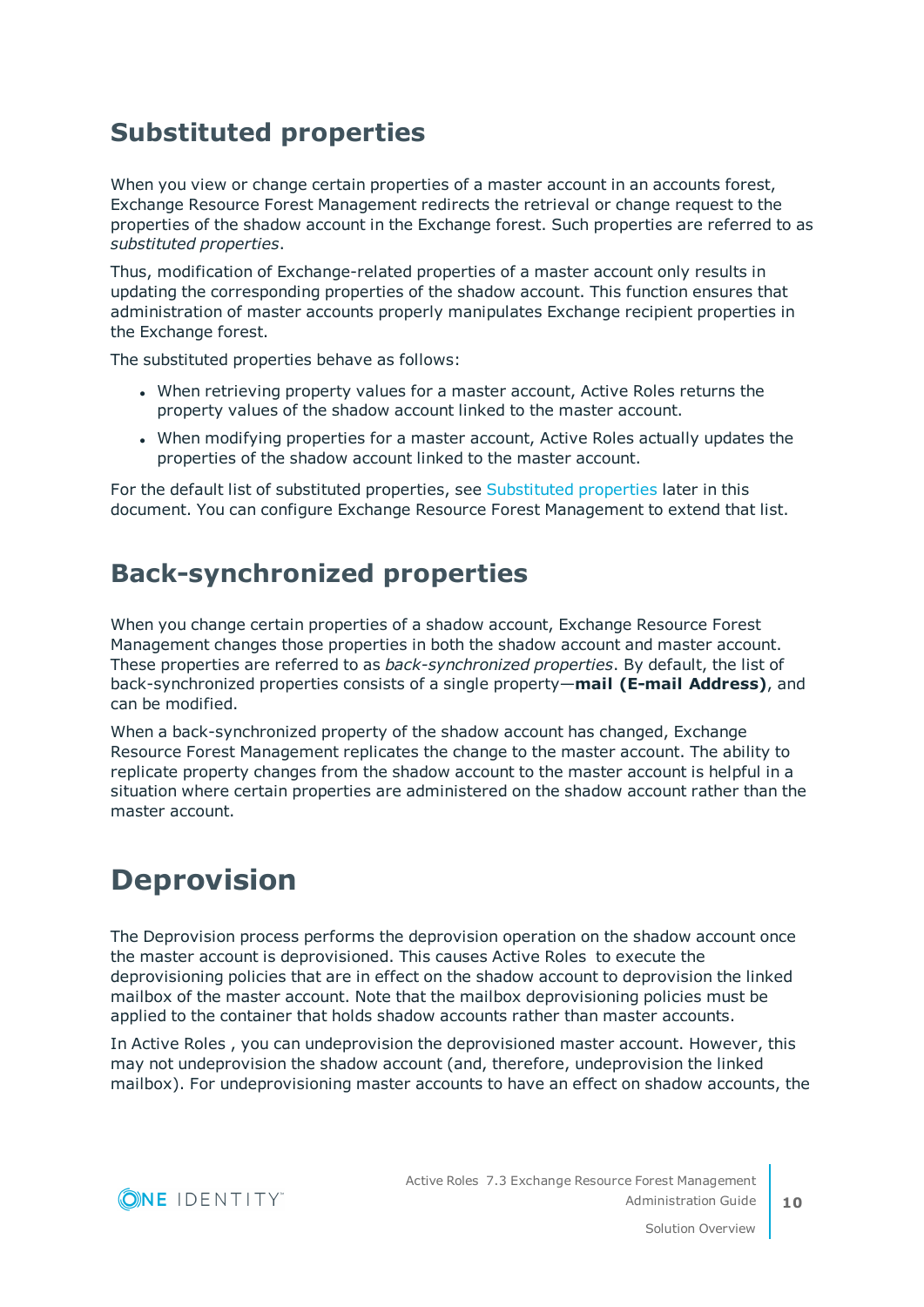container that holds deprovisioned master accounts must be in the scope of the Policy Object provided by Exchange Resource Forest Management.

### <span id="page-10-0"></span>**AutoProvision of distribution list manager**

Exchange publishes distribution lists as mail-enabled groups in Active Directory. Such groups are listed in the Global Address List (GAL) and can be administered using Microsoft Outlook. Thus, Outlook can be used to add or remove members from a distribution list provided that the Outlook user is allowed to update the membership list of the respective group in Active Directory.

With Active Roles , an administrator can delegate the membership management task on a group to the account that is designated as the manager of the group. This can be done by specifying the manager's account on the **Managed By** page and then selecting the check box to allow the manager to update the membership list of the group. Both the group and the manager's account must be in the same Active Directory forest.

In the Exchange resource forest topology, where mail-enabled groups are located in the forest other than the forest containing user accounts, delegating the membership management task in this way is not feasible. To address the problem, Exchange Resource Forest Management synchronizes the manager setting for a shadow account on a group in the Exchange forest with the respective master account in the accounts forest, causing Active Roles to give the necessary rights to the master account.

If a user account (master account) in an accounts forest is configured to have a mailbox in the Exchange forest, and thus has a shadow account in the Exchange forest, the **Managed By** page can be used to give the master account the right to manage the membership list of a group. When you specify the shadow account as the manager of the group and select the check box to allow the manager to update the membership list, Exchange Resource Forest Management causes Active Roles to change security settings on the group so that the master account is authorized to add or remove members from the group.

Hence, on the **Managed By** page, you need to specify the shadow account rather than the master account. This requires a tool that would enable you to identify the shadow account. Exchange Resource Forest Management customizes the Active Roles Web Interface by adding a new entry to identify the shadow account. You can tell the shadow account's name and other properties from the **Shadow Account** tab on the **Exchange Properties** page for the master account.

### <span id="page-10-1"></span>**Mailbox type conversion**

You can use Active Roles to convert a linked mailbox to a user mailbox, and vice versa, by managing the mailbox in the Exchange forest.

For linked mailboxes in the Exchange forest, the Active Roles Web Interface provides a command allowing you to unlink the mailbox from the external user. The command converts the mailbox to the user mailbox type, and enables the user account associated

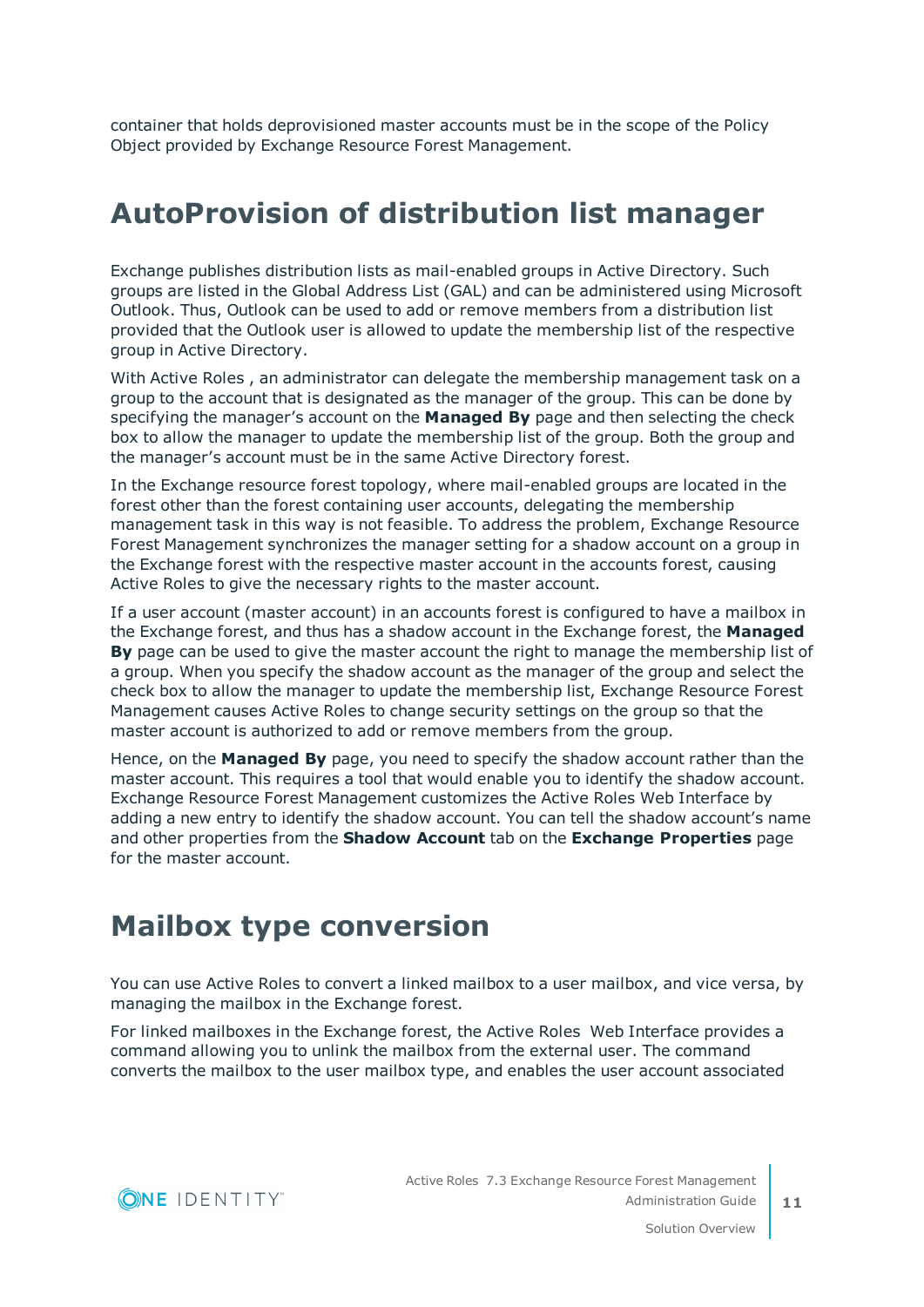with the mailbox in the Exchange forest. The external user can no longer access the mailbox.

Foe user mailboxes in the Exchange forest, the Web Interface provides a command allowing you to link the mailbox to an external user from an accounts forest. The domain of the external user account must be registered with Active Roles (managed domain). The command converts the mailbox to the linked mailbox type, with the mailbox user in the Exchange forest configured as the shadow account and the external user specified as the linked master account.

<span id="page-11-0"></span>For step-by-step instructions, see Mailbox type [conversion](#page-33-0) later in this document.

## **Technical description**

Exchange Resource Forest Management extends the mailbox management capabilities of Active Roles in the case of resource forest topology. This topology option assumes that you have:

- At least one Active Directory forest containing logon-enabled user accounts for your organization, referred to as an accounts forest. The accounts forest does not have Exchange Server installed, nor does it need to have the Active Directory schema extended with the Exchange Server attributes.
- An Active Directory forest with Exchange Server, referred to as the Exchange forest, to hold mailboxes for user accounts from the accounts forest.
- Trust relationships configured so that the Exchange forest trusts the accounts forest.

With Exchange Resource Forest Management, you can use Active Roles to:

• Create a mailbox for a user account from the accounts forest.

You can create a mailbox when creating a user account in the accounts forest. It is also possible to create a mailbox for a user account that already exists in the accounts forest. As a result, Active Roles creates a disabled user account (shadow account) with a linked mailbox in the Exchange forest, and associates the shadow account and the mailbox with the user account (master account) held in the accounts forest.

• View or change mailbox properties, and perform Exchange tasks, on a user account from the accounts forest (master account) that has a linked mailbox in the Exchange forest.

The pages for managing the master account include all Exchange properties and tasks that are normally available when the mailbox resides in the same forest as the managed user account. With Exchange Resource Forest Management, Active Roles synchronizes the Exchange properties displayed or changed on the pages for managing the master account with the properties of the linked mailbox.

• View or change the personal or organization-related properties of the master account while having them synchronized to the respective properties of the shadow account.

When you use Active Roles to change the personal or organization-related properties

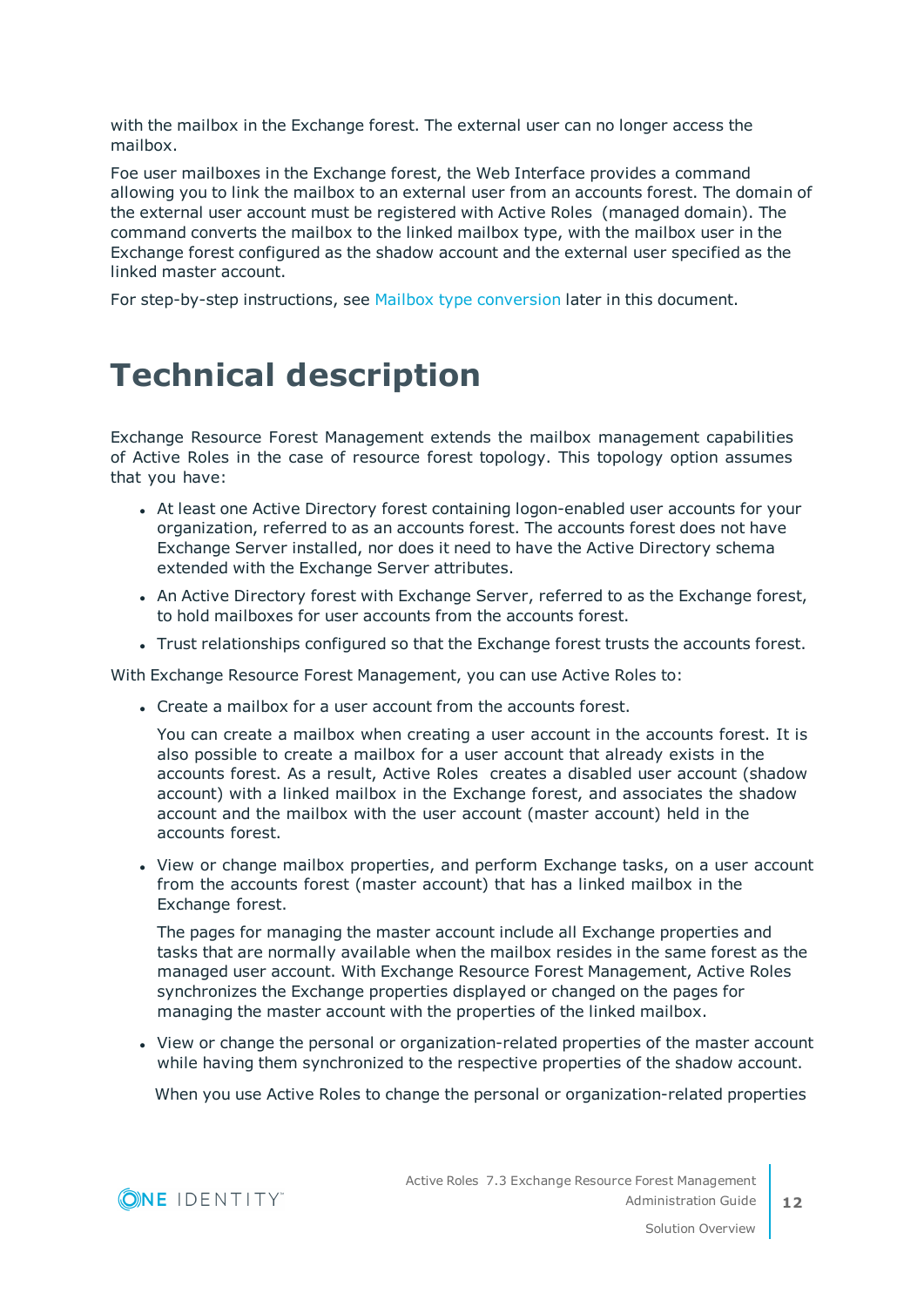of the master account, Exchange Resource Forest Management causes Active Roles to apply the changes to those properties of the shadow account as well. This function ensures correct information about the master account in the Exchange address lists.

• Deprovision a master account while having Active Roles deprovision the master account's mailbox in the Exchange forest.

When you deprovision a master account, Exchange Resource Forest Management causes Active Roles to apply the deprovisioning policies to both the master account and shadow account. As a result, Active Roles makes all the necessary changes to deprovision the mailbox. You can revert these changes by undeprovisioning the master account.

• Delegate Exchange mailbox management tasks by applying Access Templates to containers that hold master accounts.

For example, you can apply the "Exchange - Recipients Full Control" Access Template to a container in the accounts forest, which enables the delegated administrator to create, view or change linked mailboxes in the Exchange forest by managing master accounts held in that container.

• Enable a master account to update membership list of a distribution group held in the Exchange forest.

When you make a shadow account the manager or a secondary owner of a distribution group and allow the manager or secondary owners to update membership list, Exchange Resource Forest Management ensures that the corresponding master account has sufficient rights to add or remove members from that group using Exchange clients such as Microsoft Outlook or Outlook Web App.

Exchange Resource Forest Management also enables Active Roles to provide all these administrative capabilities for linked mailboxes created by Active Roles with an earlier version of Exchange Resource Forest Management or without Exchange Resource Forest Management, or created by tools other than Active Roles . Exchange Resource Forest Management schedules Active Roles to search the managed domains for linked mailboxes whose master account:

- Is in the scope of the Exchange Resource Forest Management policy for mailbox management
- Does not have a reference to the shadow account expected by Exchange Resource Forest Management

For each master account that meets these conditions, Active Roles updates the master account with a reference to the shadow account, thereby extending the capabilities of Exchange Resource Forest Management to that master account and its linked mailbox. As a result, the linked mailbox falls under the control of Exchange Resource Forest Management.

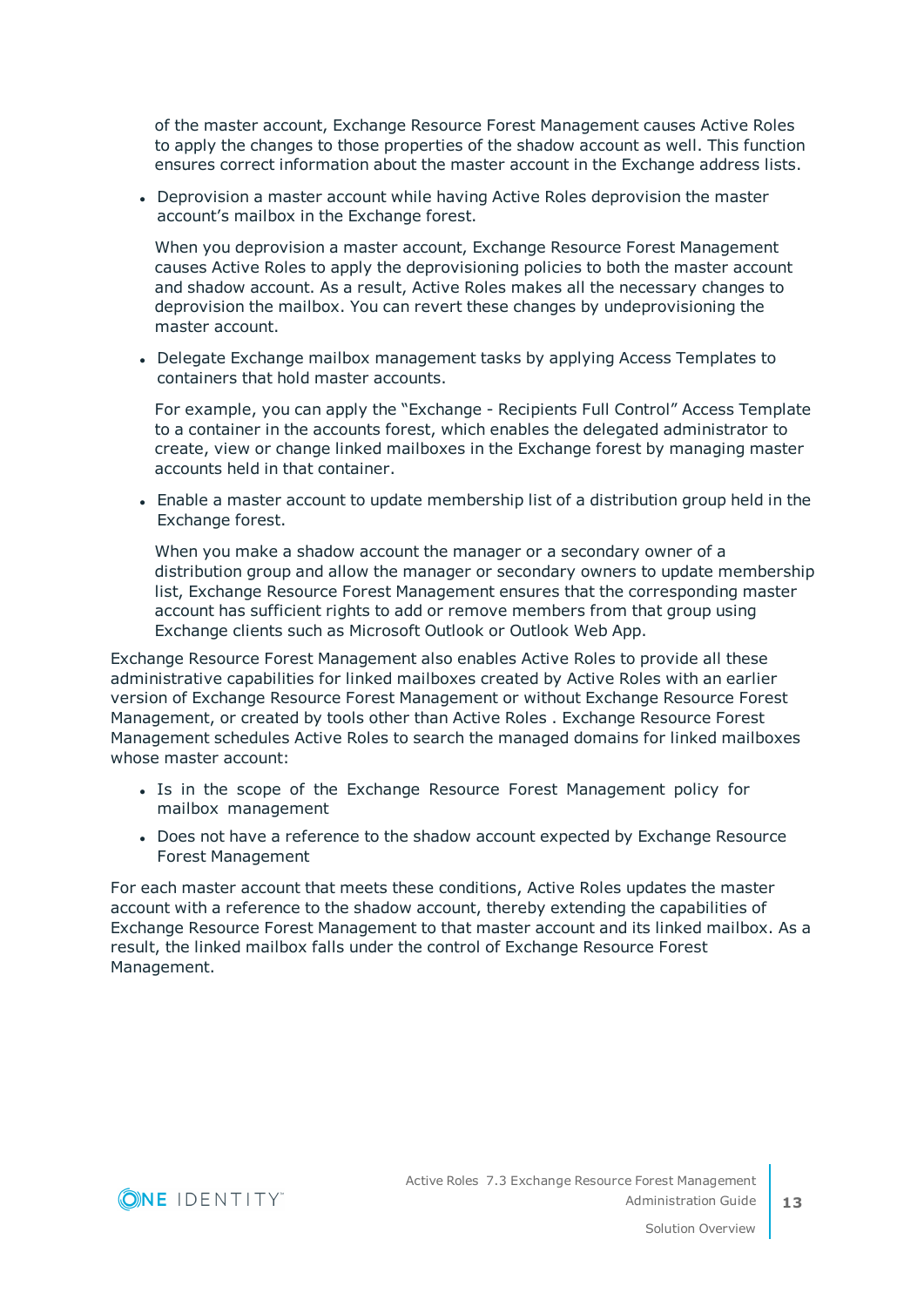## <span id="page-13-0"></span>**Policy Object**

Exchange Resource Forest Management uses a Policy Object to implement mailbox management policy for Exchange resource forest topology. This policy enables Active Roles to create and manage linked mailboxes in the resource forest by administering linked master accounts in an accounts forest. The Policy Object is in the

**Configuration/Policies/Administration/Builtin** container. The name of the Policy Object is **Built-in Policy - ERFM - Mailbox Management**.

To enable Exchange Resource Forest Management, you need to apply that Policy Object to the domain or container that holds linked master accounts you want Active Roles to administer.

### <span id="page-13-1"></span>**Policy settings**

<span id="page-13-2"></span>The topics in this section cover the mailbox management policy settings.

#### **Container for new shadow accounts**

The policy allows you to specify the container in which you want Active Roles to create shadow accounts when creating linked mailboxes managed by Exchange Resource Forest Management. You can select the desired organizational unit in the Exchange forest or you can let Active Roles choose the default container.

If you select a particular organizational unit, Active Roles creates shadow accounts in that organizational unit. You can select an organizational unit from any domain of the Exchange forest that is registered with Active Roles as a managed domain.

If you let Active Roles choose the default container for new shadow accounts, then Active Roles creates shadow accounts in the **Users** container in a particular domain of the Exchange forest. If the forest root domain of the Exchange forest is registered with Active Roles as a managed domain, then Active Roles creates shadow accounts in that domain. Otherwise, Active Roles creates shadow accounts in the domain that appears first in the ordered list of the managed domains from the Exchange forest. Note that Exchange Resource Forest Management requires at least one domain of the Exchange forest to be registered with Active Roles as a managed domain.

#### <span id="page-13-3"></span>**Default description for new shadow accounts**

The policy allows you to specify a text to use as the default description for new shadow accounts that Active Roles creates when creating linked mailboxes managed by Exchange Resource Forest Management. Active Roles writes that text to the **Description** property of every new shadow account.

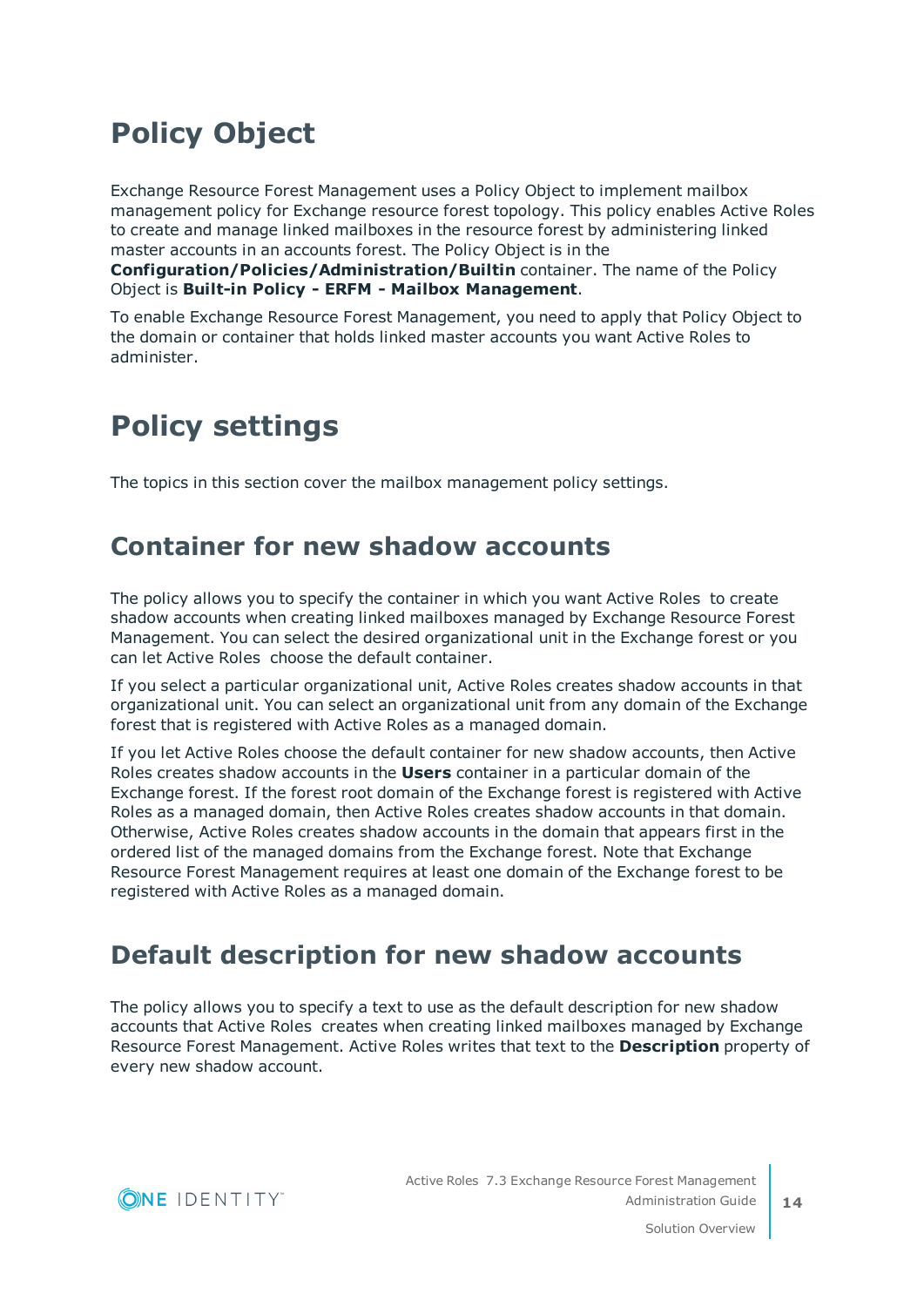#### <span id="page-14-0"></span>**Attribute to store a reference to shadow account**

By default, the policy designates the **adminDescription** attribute of the master account for storing the GUID of the shadow account, and allows you to choose a different attribute for that purpose. Exchange Resource Forest Management uses this attribute to identify the shadow account (and, consequently, the linked mailbox) when managing a given master account. The policy causes Active Roles to set this attribute on the master account when creating the linked mailbox.

### <span id="page-14-1"></span>**Synchronized properties**

The policy defines a list of properties to copy from the master account to the shadow account. These properties are referred to as *synchronized properties*. When you use Active Roles to set or change a synchronized property of a master account, the policy causes Active Roles to set or change the value of that property on both the master account and shadow account.

In addition, Exchange Resource Forest Management provides a scheduled task that copies synchronized properties from every managed master account to the corresponding shadow account. The task runs on a scheduled basis to ensure that each of the synchronized properties of the shadow account has the same value as the corresponding property of the master account. If a synchronized property of the shadow account has changed for whatever reason, Active Roles changes that property back to the value found on the master account. For further details, see [Scheduled](#page-21-0) Task later in this document.

The following table provides the default list of synchronized properties. You can configure the policy to synchronize additional properties or remove individual properties from synchronization.

#### **Table 1: Default list of synchronized proprties**

| c (Country Abbreviation)               | physicalDeliveryOfficeName (Office<br>Location)    |  |
|----------------------------------------|----------------------------------------------------|--|
| co (Country)                           |                                                    |  |
| company (Company)                      | postalCode (ZIP/Postal Code)                       |  |
| countryCode (Country-Code)             | postOfficeBox (Post Office Box)                    |  |
| department (Department)                | sAMAccountName (Logon Name (pre-<br>Windows 2000)) |  |
| displayName (Display Name)             | sn (Last Name)                                     |  |
| givenName (First Name)                 |                                                    |  |
| homePhone (Home Phone)                 | st (State/Province)                                |  |
|                                        | streetAddress (Street Address)                     |  |
| initials (Initials)                    | telephoneNumber (Telephone Number)                 |  |
| $\mid$ (City)                          |                                                    |  |
| mobile (Mobile Number)                 | title (Job Title)                                  |  |
| otherTelephone (Phone Number (Others)) | url (Web Page Address (Others))                    |  |

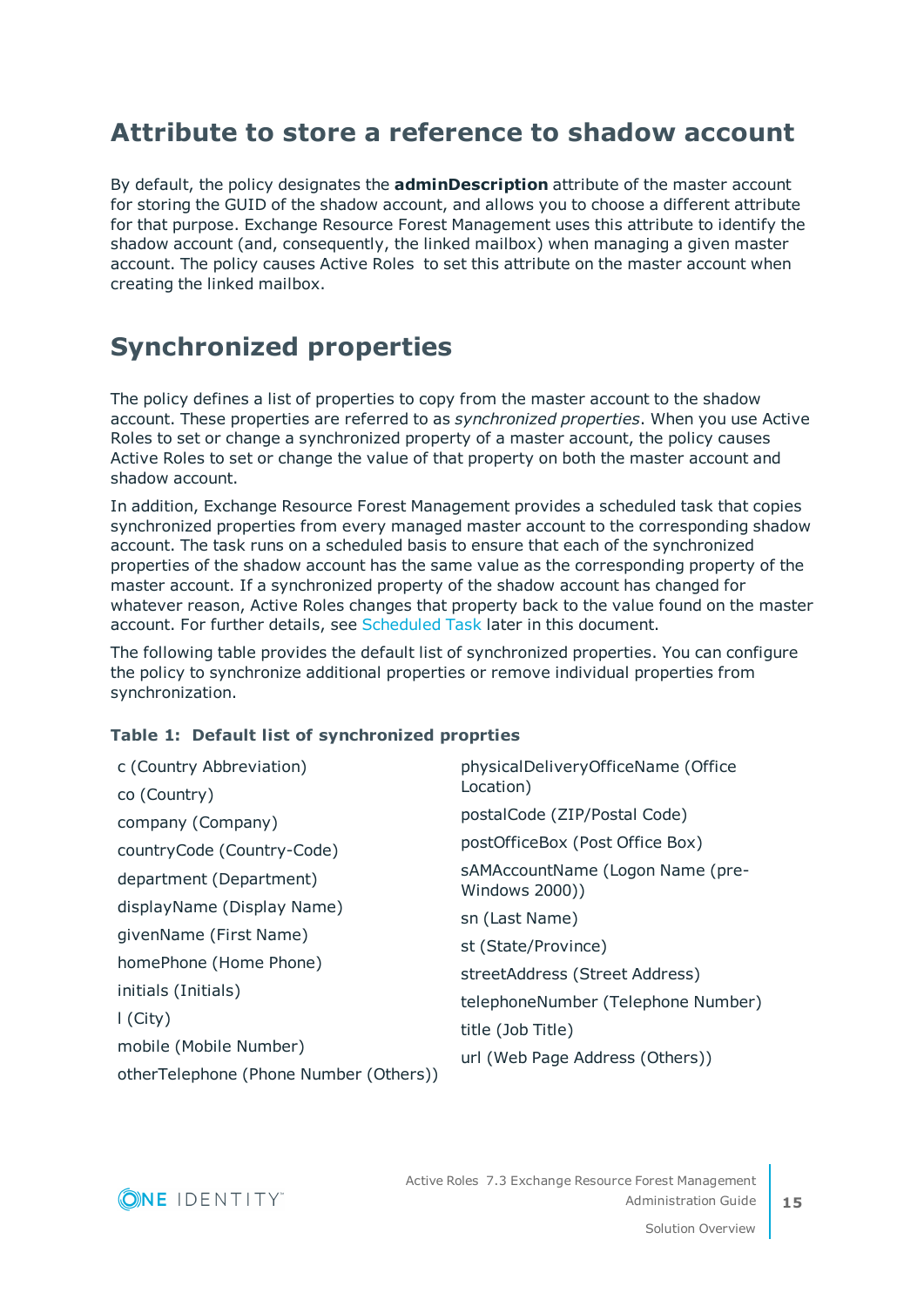#### <span id="page-15-0"></span>**Substituted properties**

The policy defines a list of properties that appear on the master account but reflect the properties of the linked mailbox or shadow account. These properties are referred to as *substituted properties*. When you use Active Roles to view properties of a master account, the policy causes Active Roles to retrieve the values of the master account's substituted properties from the shadow account. When you use Active Roles to set or change a substituted property of a master account, the policy causes Active Roles to set or change the value of that property on the shadow account.

The policy adds all the Exchange recipient properties to the default list of substituted properties, which causes Active Roles to operate as if master accounts have those properties although the accounts forest does not have Exchange Server installed (and, therefore, does not have the Active Directory schema extended with Exchange recipient properties).

The policy does not allow you to narrow down the list of substituted properties. However, you can specify your custom list of substituted properties in addition to the default list. If you do so, the resulting list of substituted properties includes all properties from both the default list and your custom list.

| adminDisplayName     | edsva-MsExch-AllowRecurringMeetings    |
|----------------------|----------------------------------------|
| altRecipient         | edsva-MsExch-AllRequestInPolicy        |
| altRecipientBL       | edsva-MsExch-AllRequestOutOfPolicy     |
| authOrig             | edsva-MsExch-ApplyEmailAddressPolicy   |
| authOrigBL           | edsva-MsExch-ArchiveMailboxDatabase    |
| autoReply            | edsva-MsExch-ArchiveMailboxEnabled     |
| autoReplyMessage     | edsva-MsExch-ArchiveMailboxName        |
| deletedItemFlags     | edsva-MsExch-ArchiveMailboxQuota       |
| delivContLength      | edsva-MsExch-                          |
| deliverAndRedirect   | ArchiveMailboxWarningQuota             |
| deliveryMechanism    | edsva-MsExch-AutoReplyExternalAudience |
| delivExtContTypes    | edsva-MsExch-AutoReplyExternalMessage  |
| displayNamePrintable | edsva-MsExch-AutoReplyInternalMessage  |
| dLMemDefault         | edsva-MsExch-AutoReplyState            |
| dLMemRejectPerms     | edsva-MsExch-BookingWindowInDays       |
|                      | edsva-MsExch-BookInPolicy-DN           |

#### **Table 2: Default list of substituted properties**

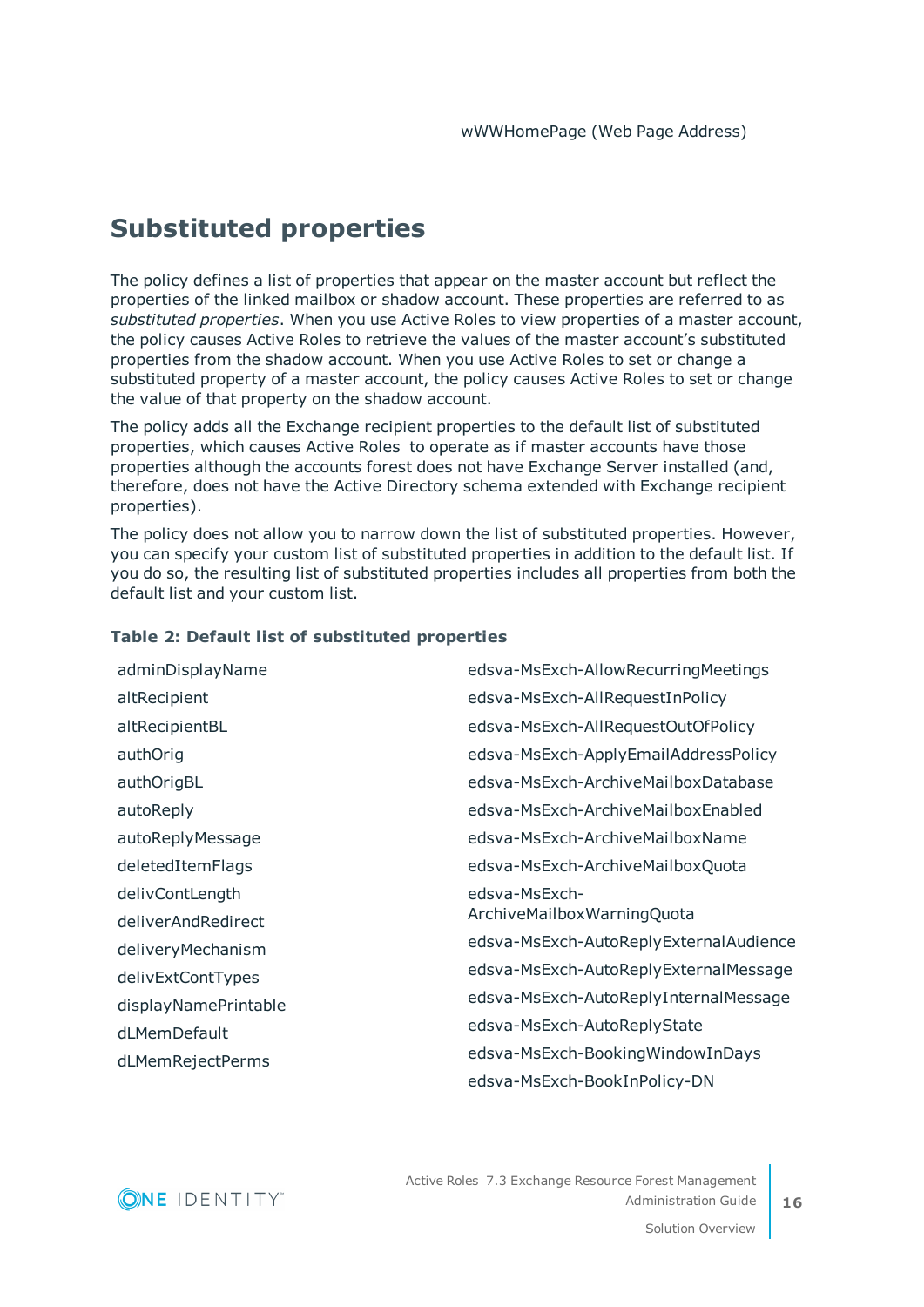dLMemSubmitPerms

dnQualifier

edsaAdminGroup

edsaAllExchangeTasks

- edsaCreateMsExchMailbox
- edsaDeleteEmail
- edsaDeleteMailbox
- edsaEstablishEmail
- edsaEstablishGroupEmail
- edsaExchangeTasksAvailable
- edsaHideMembership
- edsaHomeMDB
- edsaHomeMTA
- edsaMailboxSecurityDescriptor
- edsaMoveMailbox
- edsaMsExchMixedMode
- edsaRemoveAllMsExchAttributes
- edsaUnhideMembership
- edsvaExchOrgVersion
- edsvaExchServerVersion
- edsva-MsExch-AcceptMessagesOnlyFrom
- edsva-MsExch-ActiveMailboxServerName
- edsva-MsExch-AddAdditionalResponse
- edsva-MsExch-AdditionalResponse
- edsva-MsExch-AddNewRequestsTentatively
- edsva-MsExch-AddOrganizerToSubject
- edsva-MsExch-AddressBookPolicyDN
- edsva-MsExch-AllBookInPolicy
- edsva-MsExch-AllowConflicts
- edsva-MsExch-ProtocolSettings-IMAP4- Enable
- edsva-MsExch-ProtocolSettings-MAPI-Enable
- edsva-MsExch-ProtocolSettings-OMA-Enable

edsva-MsExch-BypassModerationFor edsva-MsExch-ConflictPercentageAllowed edsva-MsExch-DeleteAttachments edsva-MsExch-DeleteComments edsva-MsExch-DeleteNonCalendarItems edsva-MsExch-DeleteSubject edsva-MsExch-EnableArchiveMailbox edsva-MsExch-EnableCalendarAttendant edsva-MsExch-EnableResourceBookingAttendant edsva-MsExch-EndDateForRetentionHold edsva-MsExch-EnforceSchedulingHorizon edsva-MsExch-ForwardRequestsToDelegates edsva-MsExch-LitigationHoldEnabled edsva-MsExch-MailboxItemsTotal edsva-MsExch-MailboxLastLoggedOnBy edsva-MsExch-MailboxSize edsva-MsExch-MaximumConflictInstances edsva-MsExch-MaximumDurationInMinutes edsva-MsExch-MemberDepartRestriction edsva-MsExch-MemberJoinRestriction edsva-MsExch-ModeratedBy edsva-MsExch-ModerationEnabled edsva-MsExch-ModerationNotificationSending edsva-MsExch-MoveRequestStatus edsva-MsExch-OrganizerInfo edsva-MsExch-ProcessExternalMeetingMessages edsva-MsExch-ProtocolSettings-ActiveSync-Enable edsva-MsExch-ProtocolSettings-ActiveSync-PolicyDN

edsva-MsExch-ProtocolSettings-IMAP4- Config

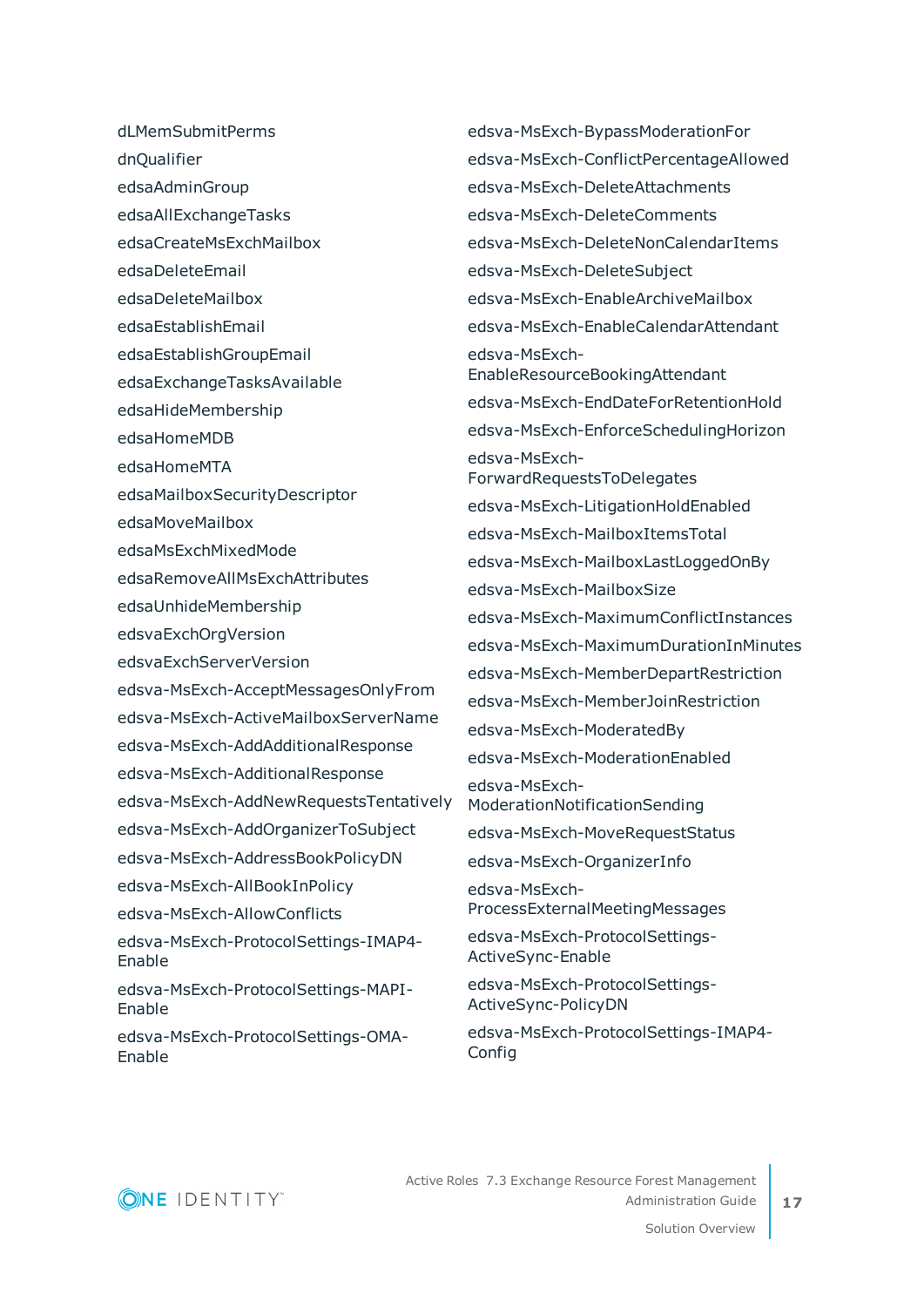edsva-MsExch-ProtocolSettings-OWA-Enable edsva-MsExch-ProtocolSettings-POP3- Config edsva-MsExch-ProtocolSettings-POP3- Enable edsva-MsExch-ProtocolSettings-UpToDateNotifications-Enable edsva-MsExch-RejectMessagesFrom edsva-MsExch-RemoveForwardedMeetingNotifications edsva-MsExch-RemoveMoveRequest edsva-MsExch-RemoveOldMeetingMessages edsva-MsExch-RemovePrivateProperty edsva-MsExch-RequestInPolicy-DN edsva-MsExch-RequestOutOfPolicy-DN edsva-MsExch-RequireSenderAuthentication edsva-MsExch-ResourceCapacity edsva-MsExch-ResourceCapacity edsva-MsExch-ResourceCustomProperties edsva-MsExch-ResourceDelegates-DN edsva-MsExch-RetentionComment edsva-MsExch-RetentionHoldEnabled edsva-MsExch-RetentionPolicy-DN edsva-MsExch-RetentionUrl edsva-MsExch-RoleAssignmentPolicyDN edsva-MsExch-ScheduleOnlyDuringWorkHours edsva-MsExch-SharedMailboxUsers edsva-MsExch-SharingPolicyDN edsva-MsExch-StartDateForRetentionHold edsva-MsExch-TentativePendingApproval edsva-MsExch-UMAnonymousCallersCanLeaveMessages

enabledProtocols expirationTime extensionAttribute1 extensionAttribute13 extensionAttribute14 extensionAttribute15 extensionAttribute2 extensionAttribute3 extensionAttribute4 extensionAttribute5 extensionAttribute6 extensionAttribute7 extensionAttribute8 extensionAttribute9 extensionData folderPathname formData forwardingAddress garbageCollPeriod heuristics homeMDB homeMTA importedFrom internetEncoding language languageCode legacyExchangeDN mail mailNickname mAPIRecipient mDBOverHardQuotaLimit mDBOverQuotaLimit mDBStorageQuota mDBUseDefaults

**ONE IDENTITY**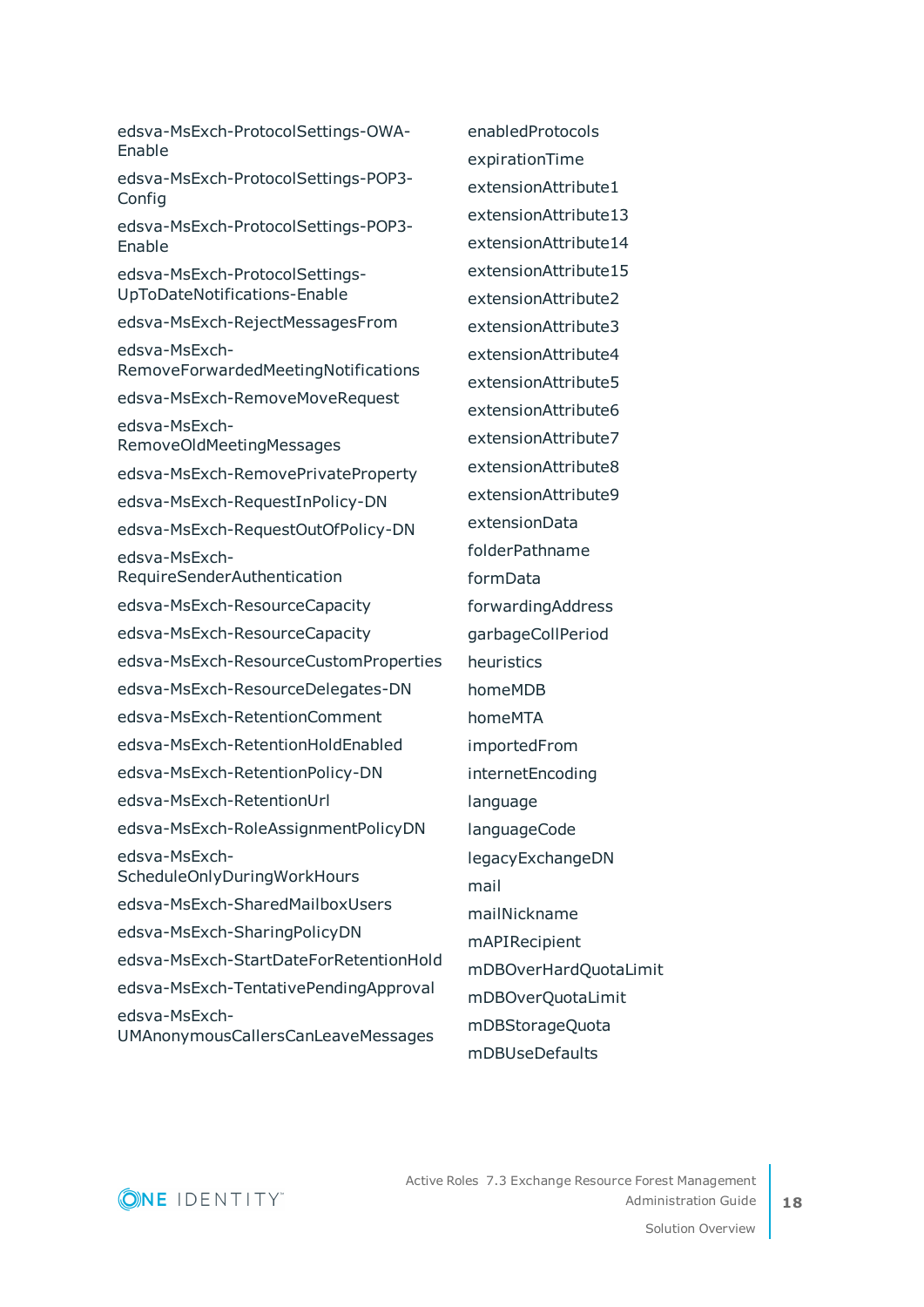edsva-MsExch-UMAutomaticSpeechRecognitionEnabled edsva-MsExch-UM-CallAnsweringRulesEnabled edsva-MsExch-UM-CallsFromNonUsersAllowed edsva-MsExch-UM-DialPlanDN edsva-MsExch-UM-ExtensionNumbers edsva-MsExch-UM-FaxEnabled edsva-MsExch-UM-IsEnabled edsva-MsExch-UM-LockedOut edsva-MsExch-UM-MailboxPolicyDN edsva-MsExch-UM-OperatorExtensionNumber edsva-MsExch-UM-PIN edsva-MsExch-UM-PINResetOnFirstLogon edsva-MsExch-UM-SIPAddress edsvaSendAsTrustees msExchHideFromAddressLists msExchHomeServerName msFxchIMACL msExchIMAddress msExchIMAPOWAURLPrefixOverride msExchIMMetaPhysicalURL msExchIMPhysicalURL msExchIMVirtualServer msExchInconsistentState msExchMailboxFolderSet msExchMailboxGuid msExchMailboxSecurityDescript or msExchMailboxUrl msExchMasterAccountSid msExchMobileMailboxPolicyLink msExchOmaAdminExtendedSettings

msExchADCGlobalNames msExchALObjectVersion msExchConferenceMailboxBL msExchControllingZone msExchCustomProxyAddresses msExchExpansionServerName msExchFBURL msExchTUIPassword msExchTUISpeed msExchTUIVolume msExchUnmergedAttsPt msExchUseOAB msExchUserAccountControl msExchVoiceMailboxID oOFReplyToOriginator pOPCharacterSet pOPContentFormat preferredDeliveryMethod protocolSettings proxyAddresses publicDelegates publicDelegatesBL queryPolicyBL replicatedObjectVersion replicationSensitivity replicationSignature reportToOriginator reportToOwner securityProtocol serverReferenceBL showInAddressBook submissionContLength targetAddress textEncodedORAddress

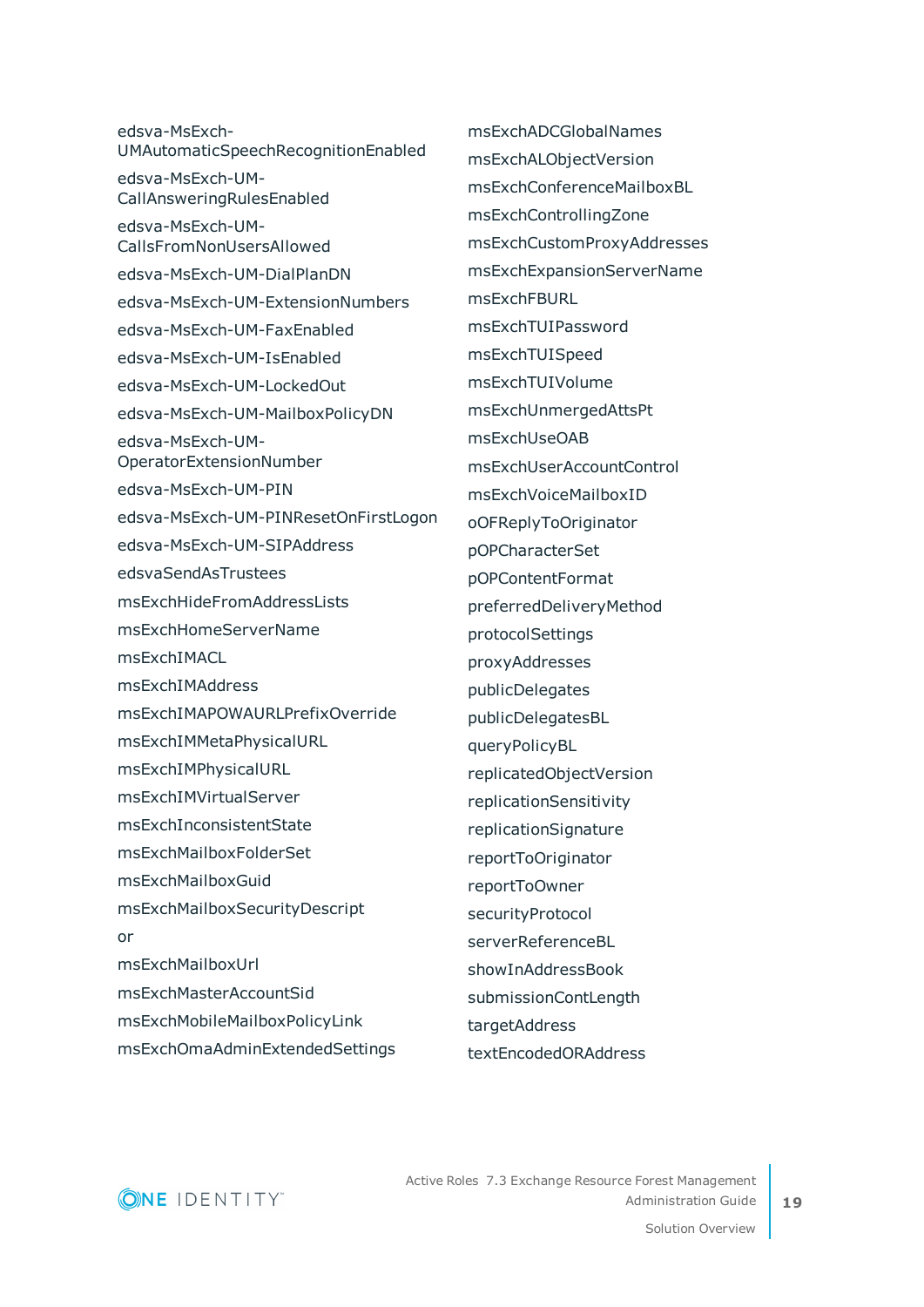msExchOmaAdminWirelessEnable msExchOriginatingForest msExchPfRootUrl msExchPoliciesExcluded msExchPoliciesIncluded msExchPolicyEnabled msExchPolicyOptionList msExchPreviousAccountSid msExchProxyCustomProxy msExchQueryBaseDN msExchRecipLimit msExchRequireAuthToSendTo msExchResourceGUID msExchResourceProperties

unauthOrig unmergedAtts

#### <span id="page-19-0"></span>**Back-synchronized properties**

The policy defines a list of properties to copy from the shadow account to the master account. By default, the list contains a single property, **E-Mail Address (mail)**. When the e-mail address has changed on the shadow account (which is normally the case when Exchange Server creates a linked mailbox), the policy ensures that the e-mail address is correctly set on the master account by copying the e-mail address form the shadow account.

### <span id="page-19-1"></span>**Policy actions**

The mailbox management policy causes Active Roles to perform the following actions depending on the change request submitted to the Active Roles Administration Service.

| <b>Request</b>                    | <b>Actions</b>                                                                                                                                                                     |
|-----------------------------------|------------------------------------------------------------------------------------------------------------------------------------------------------------------------------------|
| Create a new user with<br>mailbox | Active Roles creates the new user (in the accounts forest), and<br>then performs the following actions:                                                                            |
|                                   | • Create a shadow account (in the Exchange forest), and<br>populate its properties with the data found in the request<br>• Create a linked mailbox using that shadow account, with |

#### **Table 3: Policy actions**

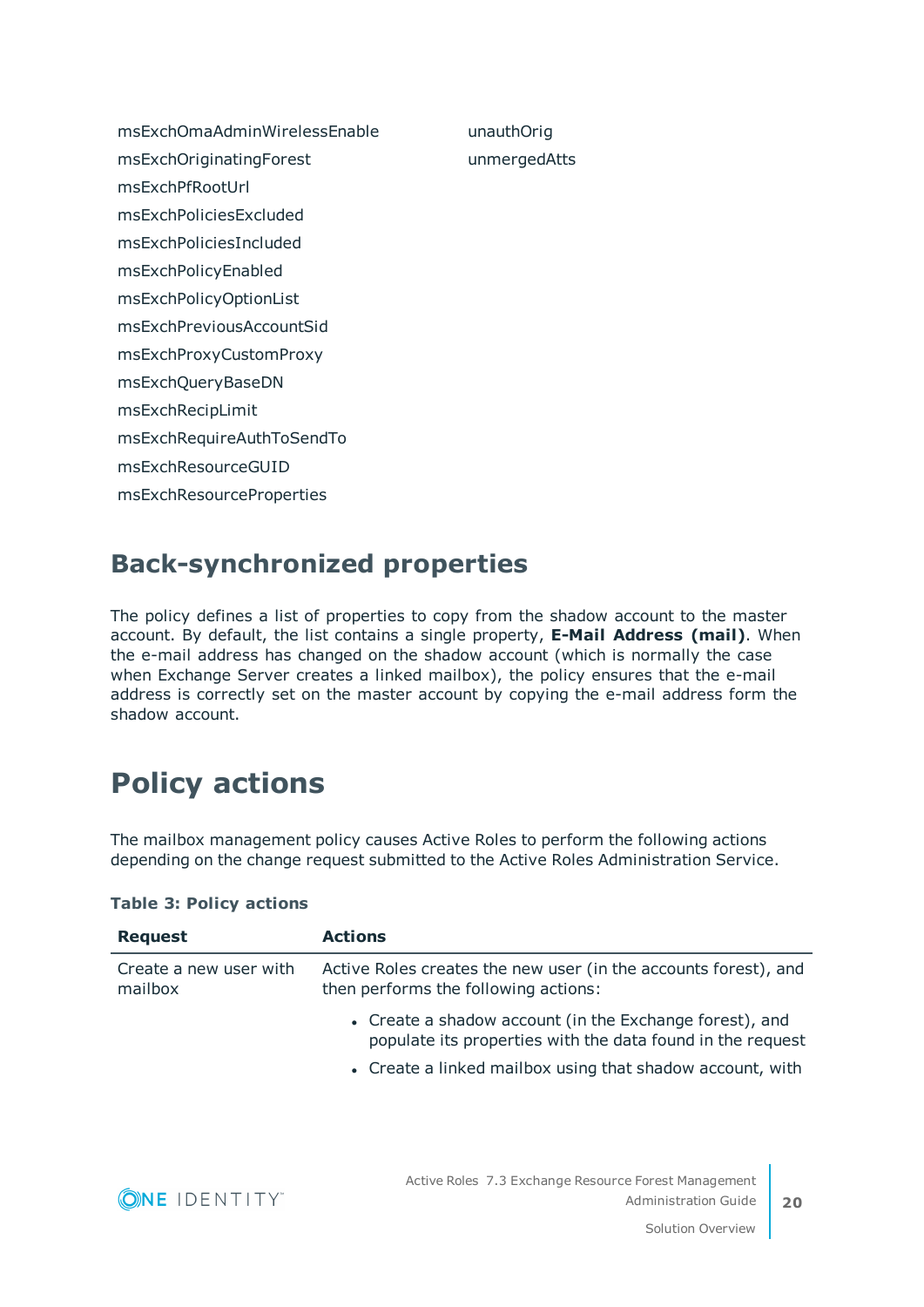| <b>Request</b>                                     | <b>Actions</b>                                                                                                                                                                                                                                                                                                                                                                                      |
|----------------------------------------------------|-----------------------------------------------------------------------------------------------------------------------------------------------------------------------------------------------------------------------------------------------------------------------------------------------------------------------------------------------------------------------------------------------------|
|                                                    | the new user (from the accounts forest) specified as the<br>linked master account                                                                                                                                                                                                                                                                                                                   |
|                                                    | • Create a reference to the shadow account on the master<br>account                                                                                                                                                                                                                                                                                                                                 |
|                                                    | • Update the master account with the e-mail address of<br>the linked mailbox                                                                                                                                                                                                                                                                                                                        |
|                                                    | When creating the shadow account or mailbox, Active Roles<br>executes all policies that are applied to the container that<br>holds the shadow account, including the mailbox auto-<br>provisioning policies (if any). To have an effect, mailbox auto-<br>provisioning policies must be applied to the container that<br>holds shadow accounts (rather than master accounts).                       |
| Create a mailbox for an<br>existing user           | Active Roles retrieves the properties of the existing user (in<br>the accounts forest), and then performs the following actions:                                                                                                                                                                                                                                                                    |
|                                                    | • Create a shadow account (in the Exchange forest), and<br>populate its properties with the properties of the<br>existing user                                                                                                                                                                                                                                                                      |
|                                                    | • Create a linked mailbox using that shadow account, with<br>the existing user (from the accounts forest) specified as<br>the linked master account                                                                                                                                                                                                                                                 |
|                                                    | • Create a reference to the shadow account on the master<br>account                                                                                                                                                                                                                                                                                                                                 |
|                                                    | • Update the master account with the e-mail address of<br>the linked mailbox                                                                                                                                                                                                                                                                                                                        |
|                                                    | When creating the shadow account or mailbox, Active Roles<br>executes all policies that are applied to the container that<br>holds the shadow account, including the mailbox auto-<br>provisioning policies (if any). To have an effect, mailbox auto-<br>provisioning policies must be applied to the container that<br>holds shadow accounts (rather than master accounts).                       |
| Modify properties of a<br>master account           | If the change request includes any changes to substituted<br>properties, Active Roles he requested changes to the<br>substituted properties of the shadow account. Next, Active<br>Roles makes the requested changes to the properties of the<br>master account, and then updates the synchronized properties<br>of the shadow account with the new property values found on<br>the master account. |
| Perform an Exchange<br>task on a master<br>account | Active Roles applies the Exchange task to the shadow account<br>of that master account.                                                                                                                                                                                                                                                                                                             |

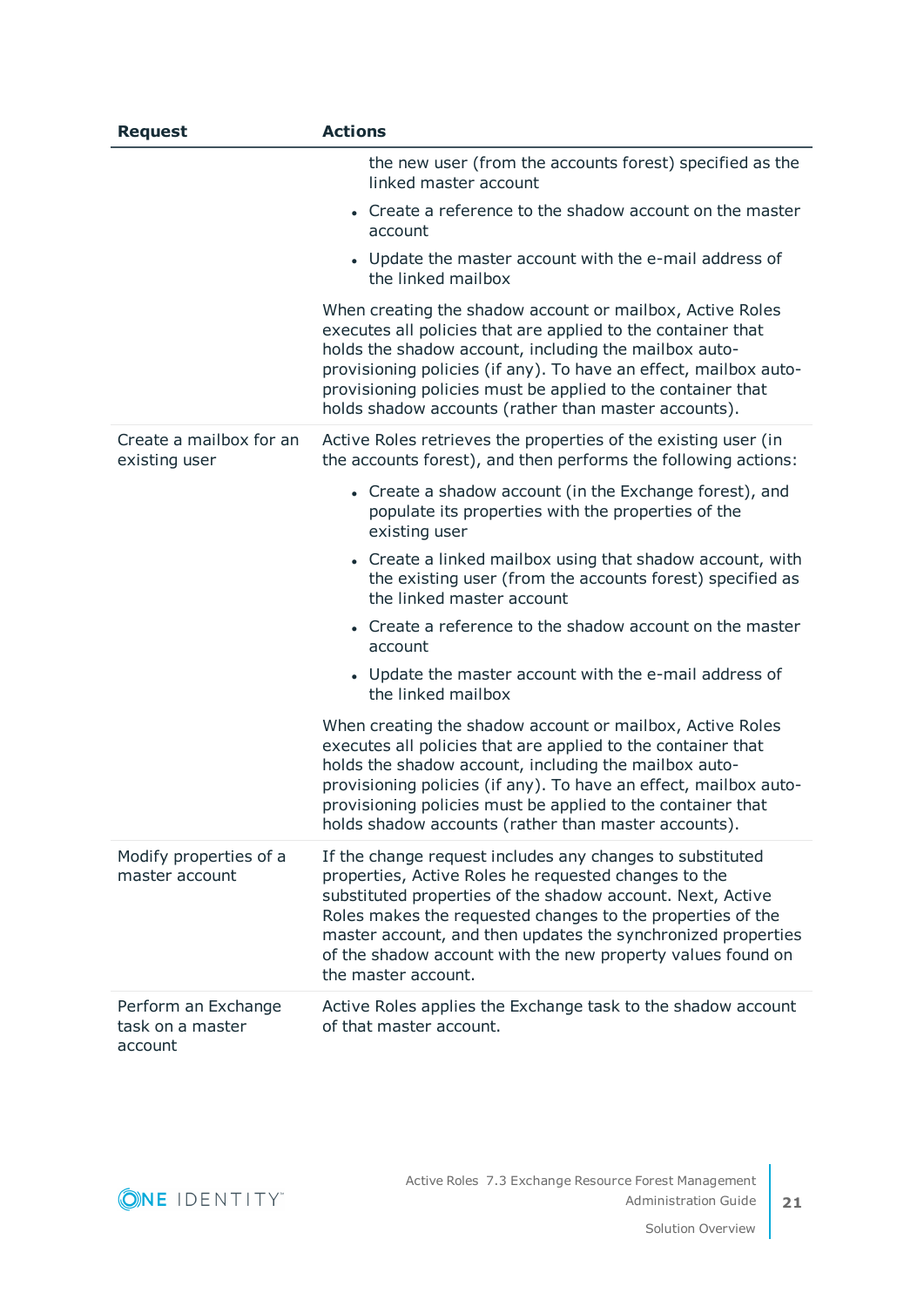| <b>Request</b>                                     | <b>Actions</b>                                                                                                                                                                                                                                                                                                                                                                                                                                                       |
|----------------------------------------------------|----------------------------------------------------------------------------------------------------------------------------------------------------------------------------------------------------------------------------------------------------------------------------------------------------------------------------------------------------------------------------------------------------------------------------------------------------------------------|
| Deprovision a master<br>account                    | Active Roles deprovisions the master account, and then<br>deprovisions the shadow account. When deprovisioning the<br>shadow account, Active Roles executes all deprovisioning<br>policies that are applied to the container that holds the shadow<br>account, including the mailbox deprovisioning policies. To<br>have an effect, mailbox deprovisioning policies must be<br>applied to the container that holds shadow accounts (rather<br>than master accounts). |
| Undeprovision a<br>deprovisioned master<br>account | Active Roles undeprovisions the master account and then<br>undeprovisions the shadow account. Once the shadow account<br>has been undeprovisioned, the master account's mailbox<br>reverts to the state it was in before the master account was<br>deprovisioned.                                                                                                                                                                                                    |
|                                                    | For undeprovisioning master accounts to have an effect on<br>shadow accounts, the container that holds deprovisioned<br>master accounts must be in the scope of the Built-in Policy -<br><b>ERFM - Mailbox Management Policy Object (or a copy of</b><br>that Policy Object).                                                                                                                                                                                        |
| Delete a master account                            | Active Roles deletes the master account, and then performs<br>the "Disable mailbox" task on the shadow account.                                                                                                                                                                                                                                                                                                                                                      |

### <span id="page-21-0"></span>**Scheduled Task**

Exchange Resource Forest Management includes an Active Roles scheduled task that complements the mailbox management policy to enforce synchronization of master and shadow account properties, and to capture existing linked mailboxes whose master account is put under the control of that policy. The scheduled task object is in the

**Configuration/Server Configuration/Scheduled Tasks/Builtin** container. The name of the object is **ERFM - Mailbox Management**. The task is scheduled to run on a daily basis. Normally, you do not need to modify that scheduled task.

The operation of the task affects only the user accounts that are in the scope of the **Builtin Policy - ERFM - Mailbox Management** Policy Object (or a copy of that Policy Object). When run, the task performs the following actions on each of those user accounts:

- If the user account does not have a linked mailbox, then skip over that user account.
- If the user account has a linked mailbox but does not store a reference to the shadow account of that mailbox, then create the reference to the shadow account on that user account.

This action enables Exchange Resource Forest Management to administer exiting linked mailboxes, possibly created using an earlier version of Exchange Resource Forest Management or without the use of Exchange Resource Forest Management.

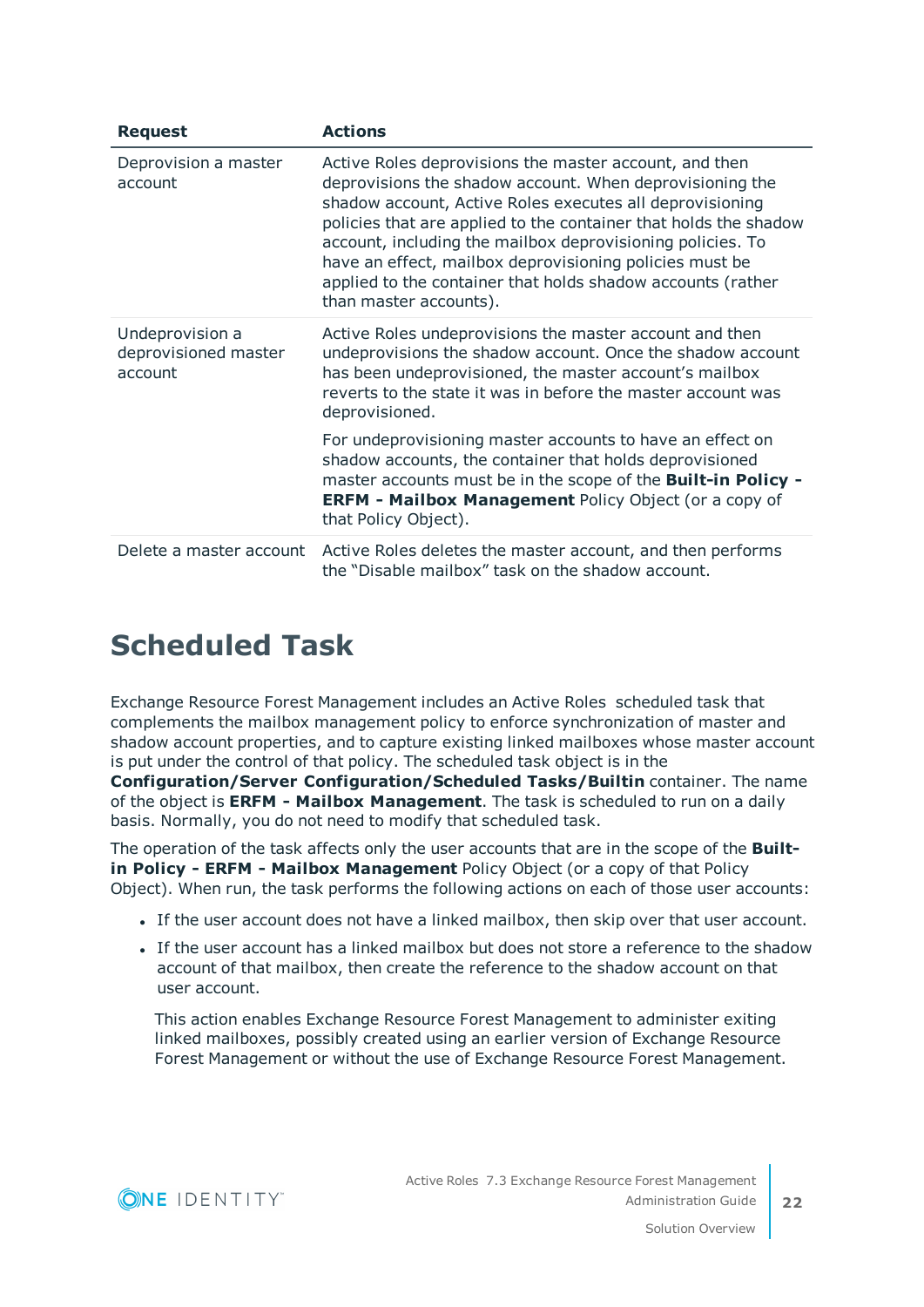If the user account has a linked mailbox and stores a reference to the shadow account, then copy the synchronized properties from the master account to the shadow account, and copy the back-synchronized properties from the shadow account to the master account.

This action ensures that the shadow account properties are updated with the latest changes to the master account properties and vice versa.

• If the shadow account is the manager (or a secondary owner) who can update membership list of a particular group, then the task checks that group to see if the master account can update membership list as well, and, if necessary, gives the master account the right to update membership list.

This action synchronizes the group manager rights of the master account with the group manager rights of the shadow account, thereby enabling the mailbox logon account (which is the master account) to add or remove members from distribution lists by using Outlook or Outlook Web App.

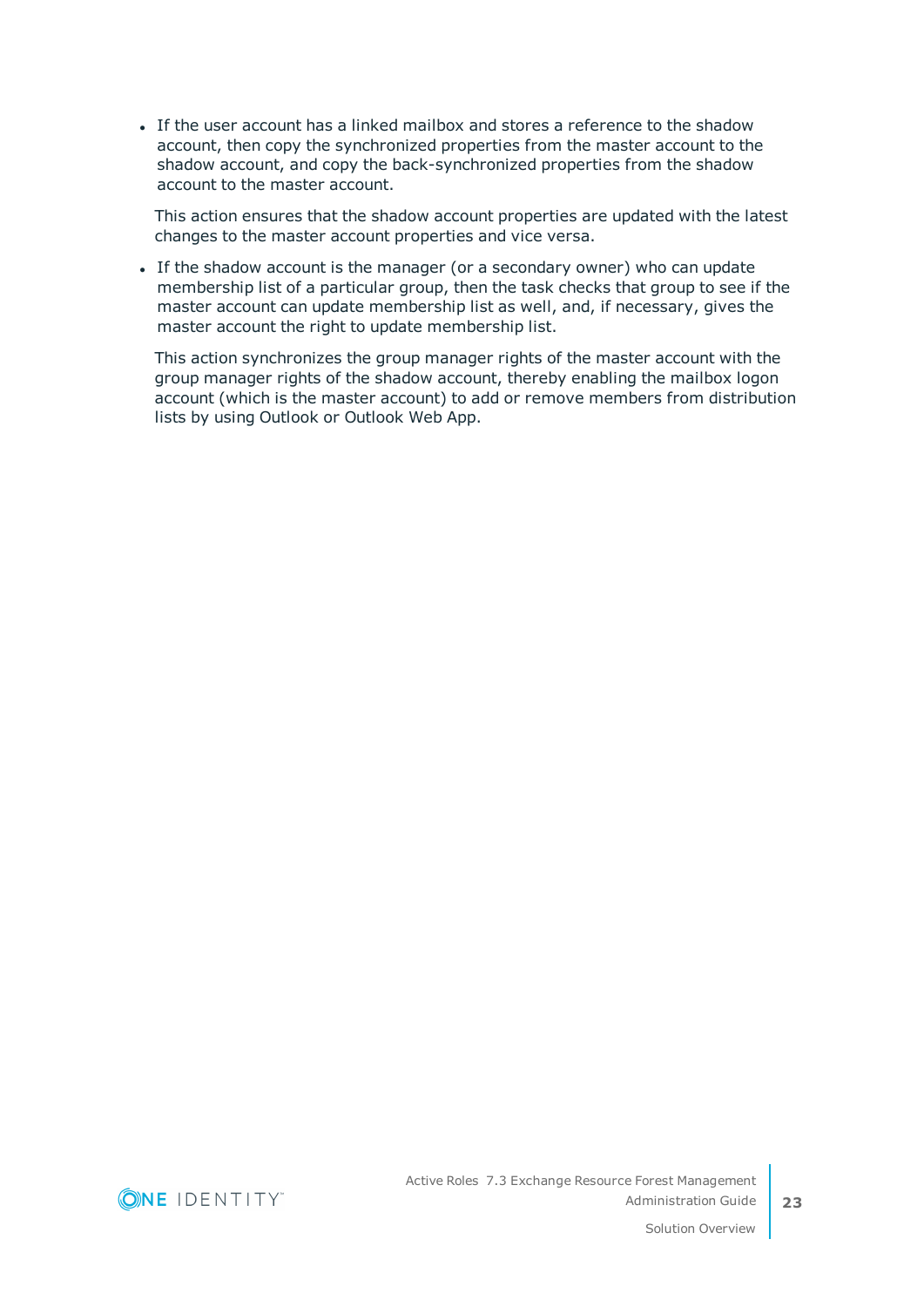# **Deploying the Solution**

- <span id="page-23-0"></span>• [Prerequisite](#page-23-1) conditions
- [Applying](#page-25-0) the Policy Object
- <span id="page-23-1"></span>• [Upgrade](#page-26-0) from an earlier version

## **Prerequisite conditions**

This section summarizes the prerequisite conditions that must be met before you deploy Exchange Resource Forest Management.

### <span id="page-23-2"></span>**Exchange Server deployment**

Exchange Resource Forest Management requires Exchange 2010 or later to be deployed in the Exchange forest.

Exchange Server should not be installed in the accounts forests. The Active Directory schema in the accounts forests does not need to be extended with the Exchange Server attributes.

A trust between the Exchange forest and the accounts forest must be set up before you can use Exchange Resource Forest Management. At a minimum, an outgoing trust must be set up so that the Exchange forest trusts the accounts forest.

For more information, see "Learn more about setting up a forest trust to support linked mailboxes" at

[http://technet.microsoft.com/library/ms.exch.eac.trustedforestordomainlearnmore](http://technet.microsoft.com/library/ms.exch.eac.trustedforestordomainlearnmore(v=exchg.150).aspx) [\(v=exchg.150\).aspx](http://technet.microsoft.com/library/ms.exch.eac.trustedforestordomainlearnmore(v=exchg.150).aspx).

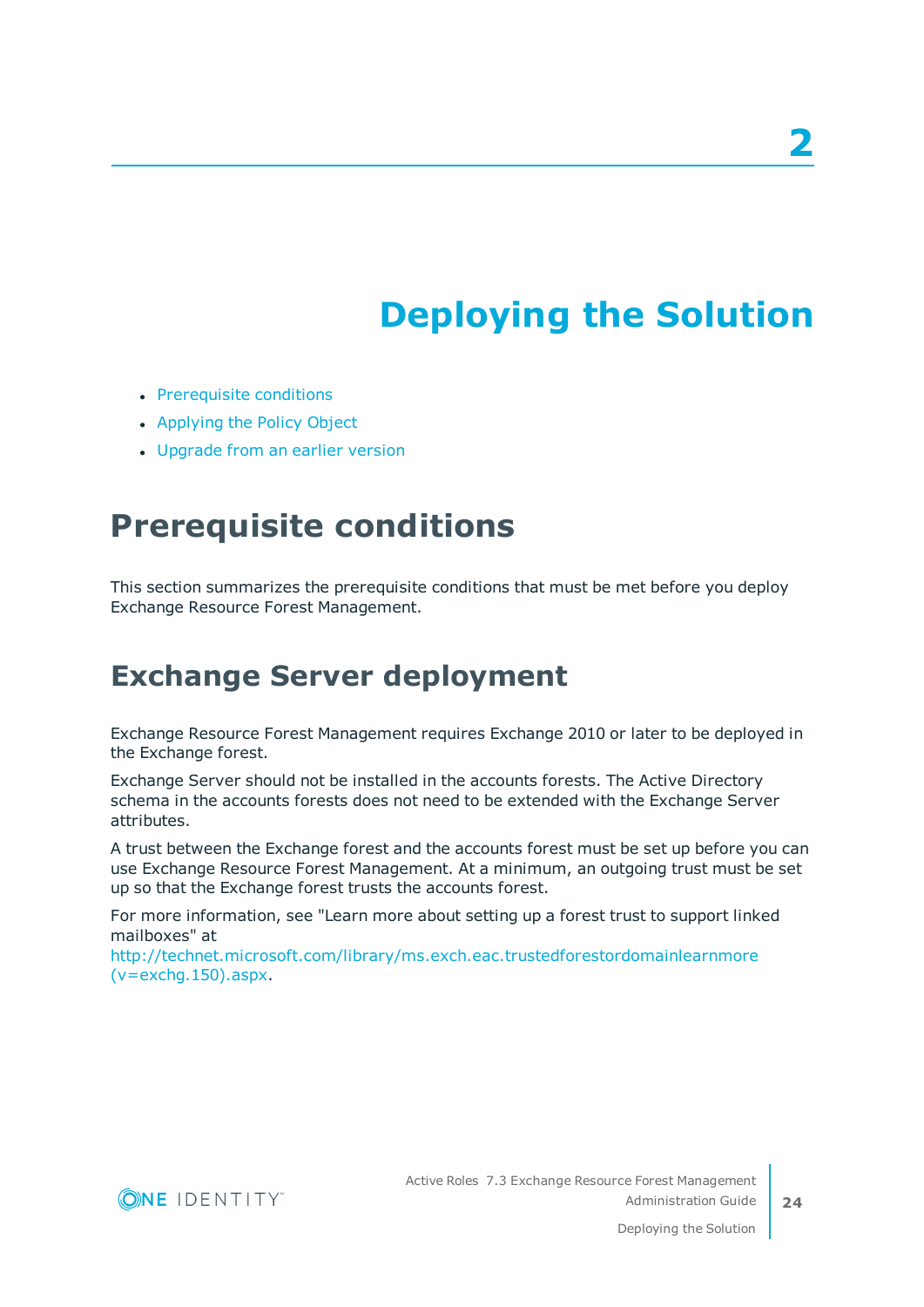### <span id="page-24-0"></span>**Active Roles deployment**

The following Active Roles components must be installed in your Active Directory environment:

- Administration Service
- $\bullet$  Web Interface
- Active Roles console

You can install these components on member servers in an accounts forest or in the Exchange forest. For installation instructions, see the Active Roles Quick Start Guide.

#### <span id="page-24-1"></span>**Log on as Active Roles Admin**

To configure Exchange Resource Forest Management, log on as Active Roles Admin. This ensures that you have sufficient rights to make the necessary configuration changes. Assuming the default configuration of the Active Roles Administration Service, you should log on with a domain user account that is a member of the Administrators group on the computer running the Administration Service.

#### <span id="page-24-2"></span>**Register domains with Active Roles**

Exchange Resource Forest Management requires the following domains to be registered with Active Roles :

- In the Exchange forest, a domain that hold computers running the Mailbox server role
- In each accounts forest, the domains that hold the users you want to administer with Active Roles

When registering a domain, you are prompted to choose which account you want the Administration Service to use to access the domain. You can either specify a so-called *override account* or let the Administration Service use its service account. With either option, the account must have sufficient rights in the domain you are registering. At a minimum, the account must have the following rights:

- **.** Member of the **Account Operators** domain security group
- <sup>l</sup> In case of Exchange 2010 or 2013, member of the **Recipient Management** role group in the Exchange forest (see "Access to Exchange Server/Exchange 2010" or "Access to Exchange Server/Exchange 2013" in the Active Roles Quick Start Guide), and enabled for remote Exchange Management Shell (see "Support for remote Exchange Management Shell" in the Active Roles Quick Start Guide)
- In the Exchange forest, read access to Exchange configuration data (see "Permission to read Exchange configuration data" in the Active Roles Quick Start Guide).

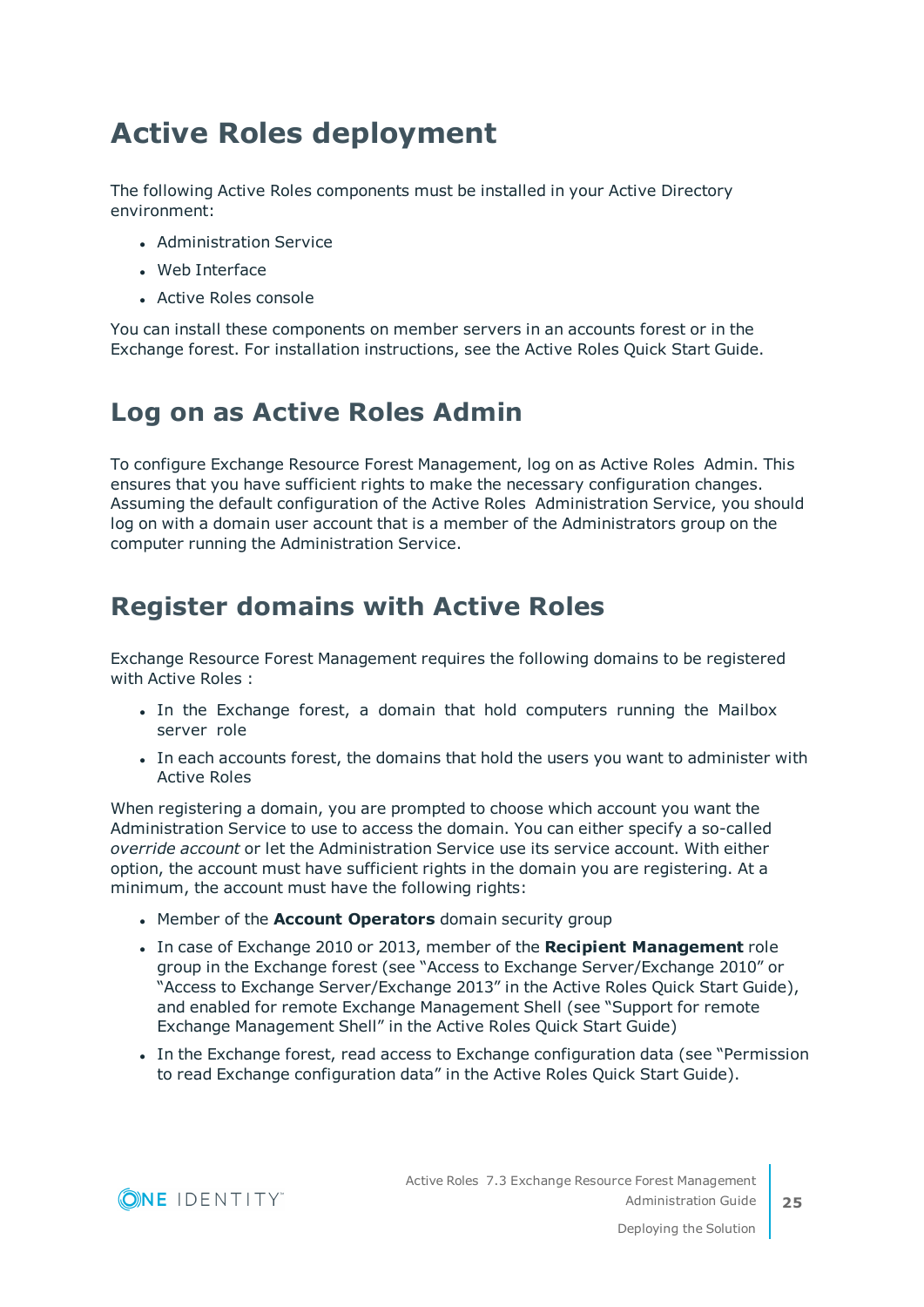For instructions on how to register domains with Active Roles , see "Adding and removing managed domains" in the Active Roles Administrator Guide.

# <span id="page-25-0"></span>**Applying the Policy Object**

Active Roles provides a built-in Policy Object containing the mailbox management policy for Exchange resource forest topology. To enable Exchange Resource Forest Management, you need to:

Link that Policy Object to the appropriate containers in the accounts forest. These are the containers that hold the user accounts you want to administer using Exchange Resource Forest Management.

Optionally, view or change policy settings.

#### *To link the Policy Object to an organizational unit or domain*

- 1. In the Active Roles console tree, select **Configuration | Policies | Administration | Builtin**.
- 2. In the details pane, right-click the **Built-in Policy - ERFM - Mailbox Management** Policy Object, and then click **Policy Scope**.
- 3. In the dialog box that appears, click **Add**, and then select the desired organizational unit or domain in the accounts forest.

Out of the box, the Policy Object has all policy settings configured. You can use the Active Roles console to view or change policy settings as needed.

#### *To view or change policy settings*

- 1. Double-click the **Built-in Policy - ERFM - Mailbox Management** Policy Object.
- 2. In the **Properties** dialog box that appears, go to the **Policies** tab, and double-click the entry in the list of policies.
- 3. In the **Properties** dialog box that appears, do any of the following:
	- a. On the **Shadow Account** tab, view or change the container and default description for new shadow accounts.
	- b. On the **Master Account** tab, view or change the attribute to store a reference to shadow account.
	- c. On the **Synced** tab, view or change the list of synchronized properties.
	- d. On the **Substituted** tab, configure your custom list of substituted properties in addition to the default list.
	- e. On the **Back-synced** tab, view or change the list of back-synchronized properties.

For detailed description of the policy settings, see Policy [settings](#page-13-1) earlier in this document.

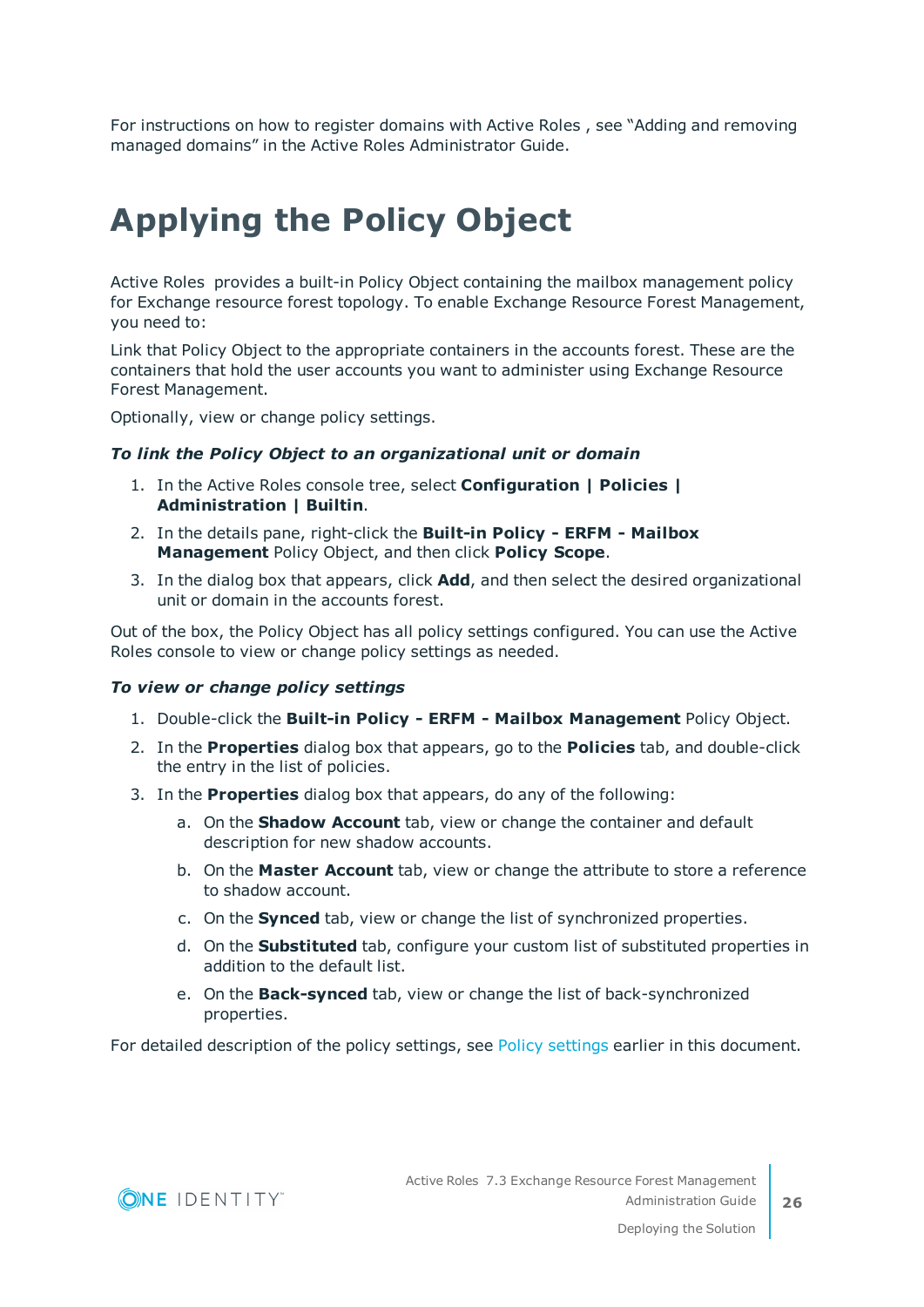## <span id="page-26-0"></span>**Upgrade from an earlier version**

You can seamlessly upgrade from Quick Connect for Exchange Resource Forests to Exchange Resource Forest Management, as follows.

- 1. Inspect your current configuration of Quick Connect for Exchange Resource Forests, and note down the existing policy settings such as:
	- <sup>l</sup> The container for new shadow accounts, identified by the **Default Mailbox OU** policy parameter.
	- **.** The default description for new shadow accounts, identified by the **Shadow account description** policy parameter.
	- The attribute to store a reference to shadow account, identified by the **Attribute to store back link** policy parameter.
	- <sup>l</sup> The list of synchronized properties, identified by the **Synchronized Attributes List** policy parameter.
	- The custom list of substituted properties (if any)), identified by the **Substituted Attributes List** policy parameter.
	- . The list of back-synchronized properties, identified by the **Backsynchronized attributes list** policy parameter.

For instructions on how to access policy parameters, see the "Set Up and Apply the Policy Objects" topic in the Quick Connect for Exchange Resource Forests Administrator Guide.

- 2. Uninstall the earlier version of the ERFM add-on from the system.
- **O** NOTE: If ERFM (Exchange Resource Forest Management) is installed on the Active Roles 6.x version, it must be uninstalled before installing Active Roles 7.3, as ERFM is now part of the product. Failure to uninstall ERFM may result in conflicts and issueseplace this text with a description of a feature that is noteworthy.
- 3. Upgrade to Active Roles version 7.3. For upgrade instructions, see the Active Roles 7.3 Quick Start Guide.
- 4. Adjust the policy settings in the Exchange Resource Forest Management Policy Object to match the settings you noted down in Step 1, and then link that Policy Object to the containers that hold the master accounts you managed using Quick Connect for Exchange Resource Forests. For instructions on how to configure and link that Policy Object, see [Applying](#page-25-0) the Policy Object earlier in this document.

After you have performed these steps, Exchange Resource Forest Management recognizes the existing master accounts, enabling Active Roles to manage their linked mailboxes in the same way as when using Quick Connect for Exchange Resource Forests.

To expedite the recognition of the existing master accounts, you might execute the Exchange Resource Forest Management scheduled task without waiting for its scheduled run: In the Active Roles console, navigate to the **Configuration/Server Configuration/Scheduled Tasks/Builtin** container, right-click the task **ERFM - Mailbox Management** in that container, point to **All Tasks**, and then click **Execute**.

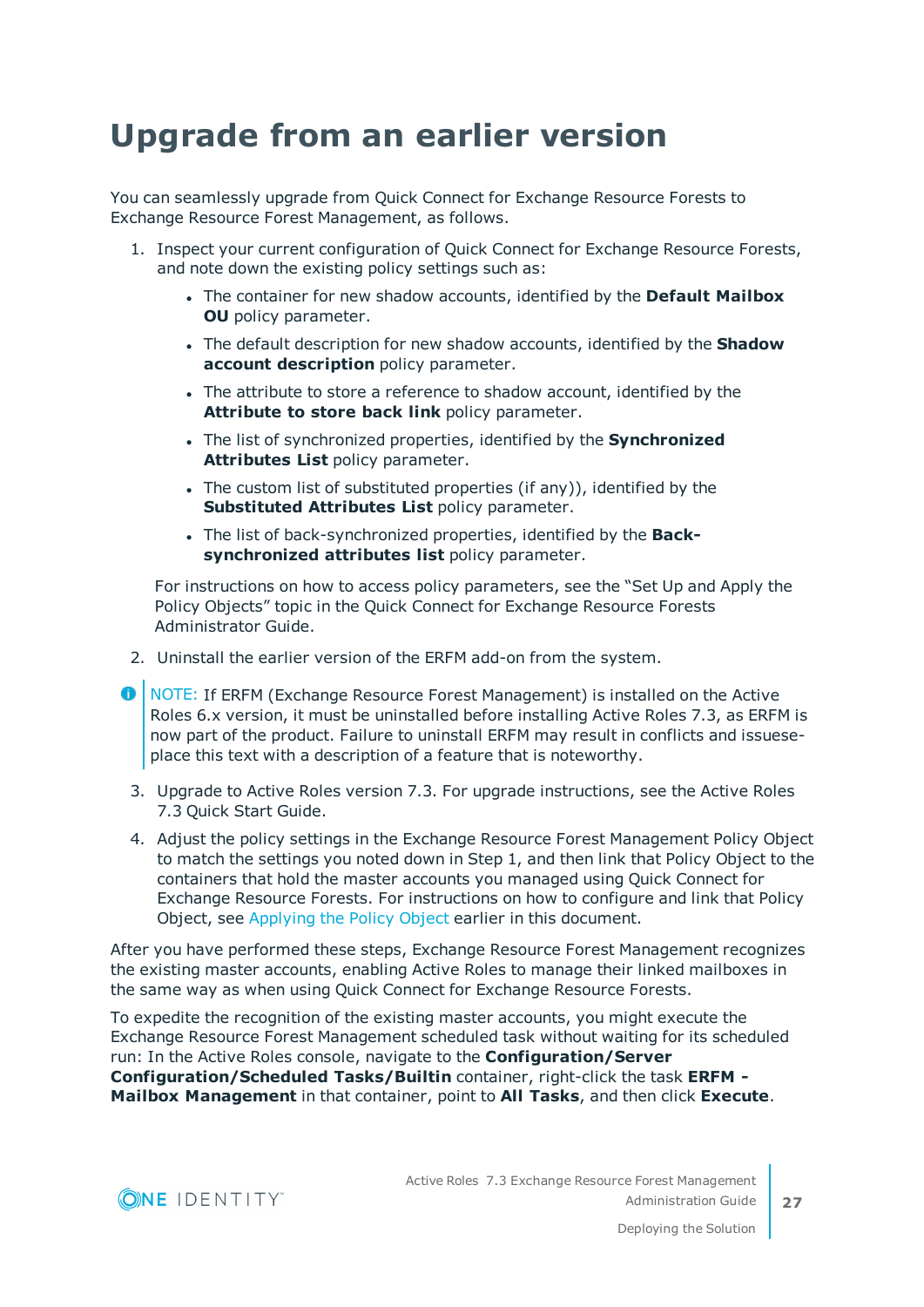# **Examples of Use**

- <span id="page-27-0"></span>• [Configuration](#page-27-1)
- Mailbox [creation](#page-28-0)
- Account [modification](#page-29-1)
- Account [deprovisioning](#page-31-0)
- Membership [management](#page-31-1) delegation
- <span id="page-27-1"></span>• Mailbox type [conversion](#page-33-0)

### **Configuration**

The examples in this chapter assume the following configuration of Exchange Resource Forest Management:

- **Accounts** is the name of an organizational unit in a managed domain of an accounts forest.
- **Mailboxes** is the name of an organizational unit in a managed domain of the Exchange forest.
- <sup>l</sup> The the **Built-in Policy - ERFM - Mailbox Management** Policy Object is linked to the **Accounts** OU.
- In the policy settings, the **Mailboxes** OU is selected as the container for new shadow accounts. Other policy settings are not modified so they have the default values.

In other words, the **Accounts** OU holds user accounts that are under the control of Exchange Resource Forest Management; the **Mailboxes** OU is intended to hold new shadow user accounts. Once a user account in the **Accounts** OU is mailbox-enabled, a shadow account along with a linked mailbox is created in the **Mailboxes** OU and associated with the user account from the **Accounts** OU, to provide access to the mailbox.

Under these assumptions, the following examples are considered:

- <sup>l</sup> Creating a user account in the **Accounts** OU, with the option to create a mailbox for that user
- <sup>l</sup> Creating a mailbox for an existing account from the **Accounts** OU

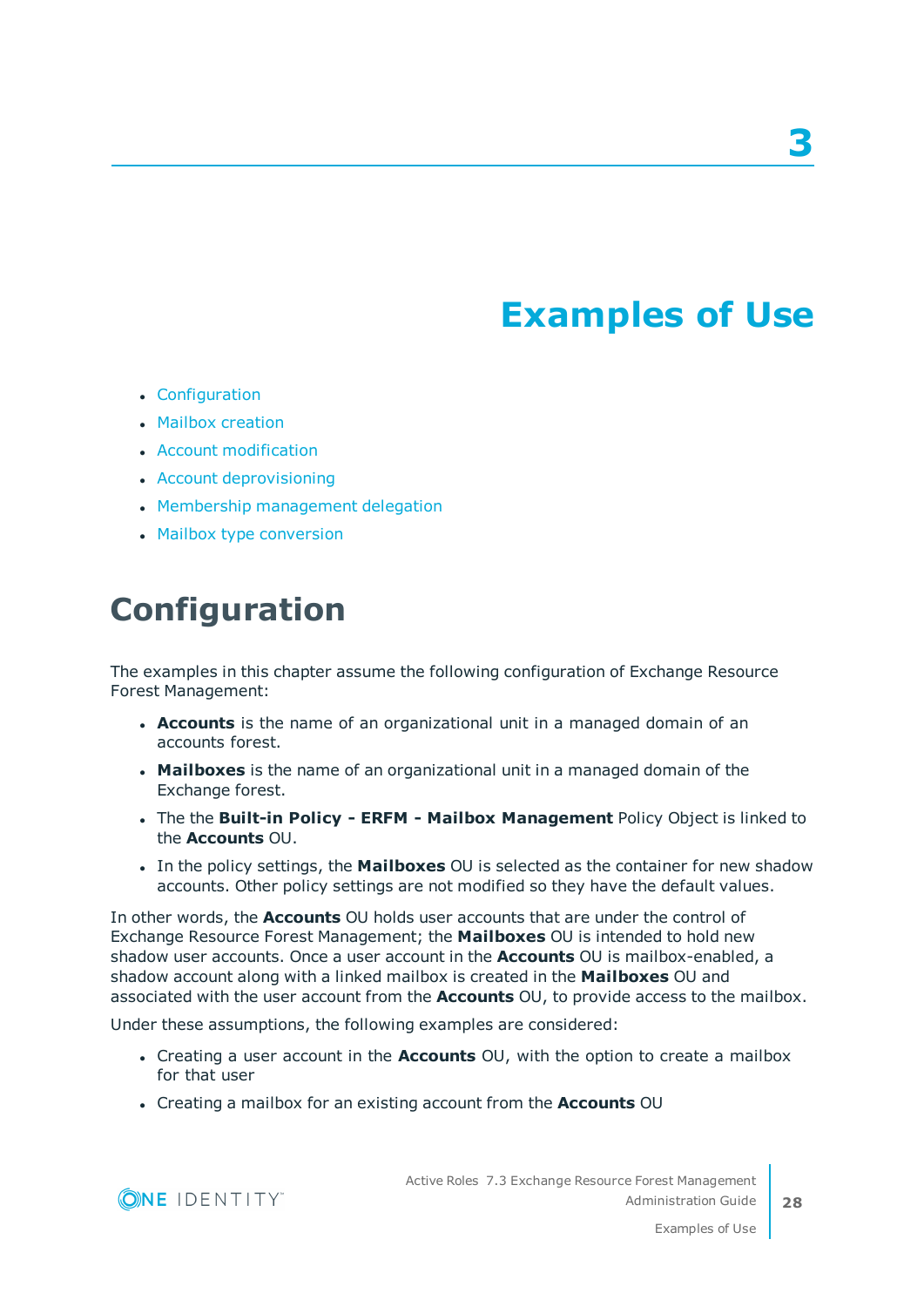- <sup>l</sup> Making changes to a mailbox-enabled user account in the **Accounts** OU, with the changes automatically applied to the shadow account in the **Mailboxes** OU
- <sup>l</sup> Deprovisioning a mailbox-enabled user account in the **Accounts** OU, with the shadow account automatically deprovisioned in the **Mailboxes** OU

## <span id="page-28-0"></span>**Mailbox creation**

This section demonstrates how Exchange Resource Forest Management automates creation of mailboxes in the Exchange forest for user accounts held in an accounts forest. The following examples are considered:

- [Creating](#page-28-1) a new user account with a mailbox
- [Creating](#page-29-0) a mailbox for an existing user account

### <span id="page-28-1"></span>**Creating a new user account with a mailbox**

You can use the Active Roles Web Interface to create a new user account in the accounts forest while having Exchange Resource Forest Management create a linked mailbox for that user account in the Exchange forest.

#### *To create a new user account with a mailbox*

- 1. In the Web Interface, select the **Accounts** OU, and then choose the **New User** command.
- 2. Fill in the fields on the pages for creating a user account.
- 3. Select the **Create an Exchange mailbox** check box, modify the alias if necessary, and click **Browse** to select the appropriate mailbox database.

The list in the **Select Mailbox Database** dialog box contains the mailbox databases found in the Exchange forest. The list can be restricted by applying an Exchange Mailbox AutoProvisioning policy to the **Mailboxes** OU in the Exchange forest.

4. Complete the pages for creating the user account.

As a result, a new shadow account with a linked mailbox is created in the **Mailboxes** OU. The user account you have created in the **Accounts** OU is specified as the linked master account for that mailbox.



**29**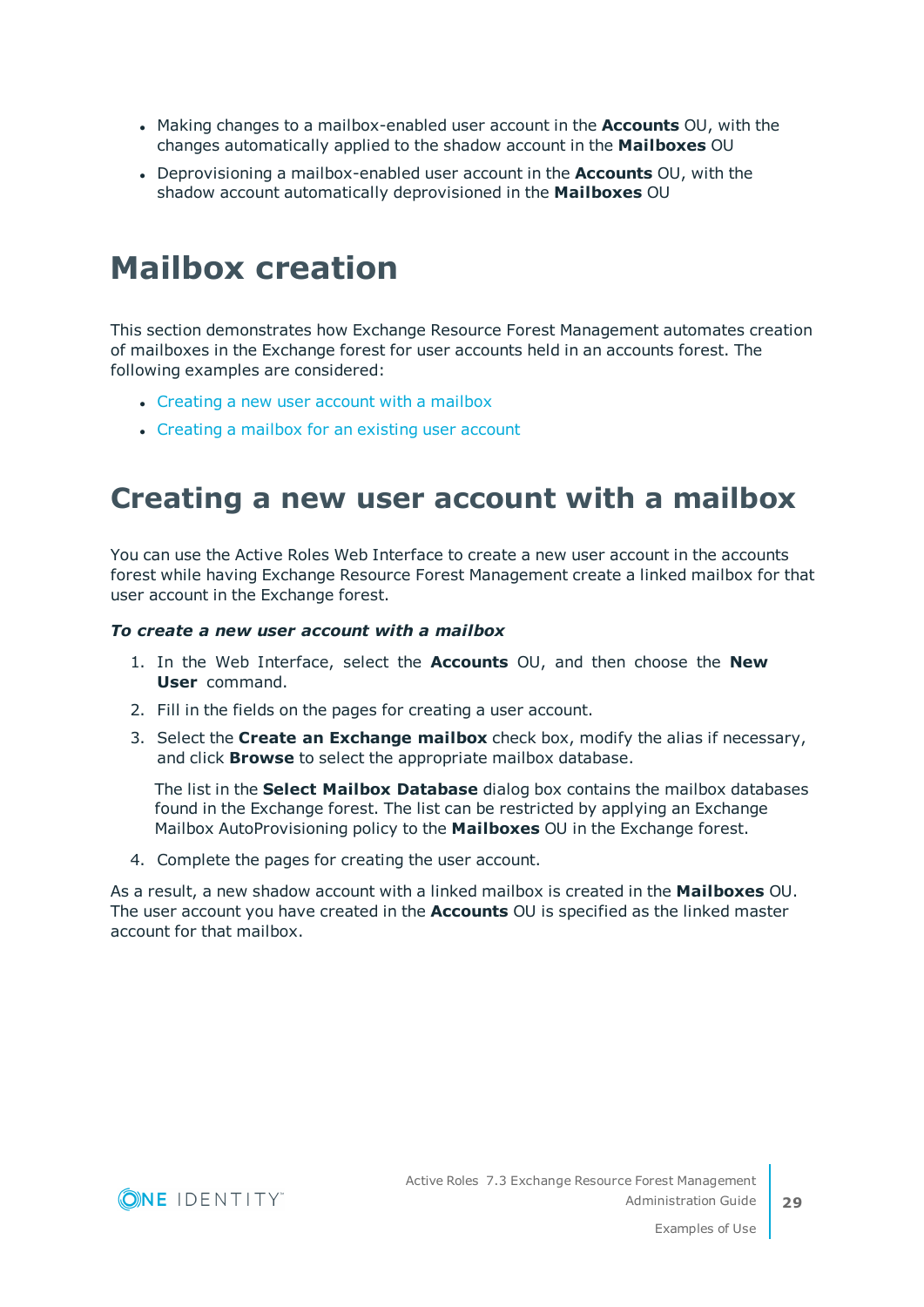### <span id="page-29-0"></span>**Creating a mailbox for an existing user account**

For the purpose of this section, assume that the **Accounts** OU contains a user account that does not have an Exchange mailbox. You can create such an account by leaving the **Create an Exchange mailbox** check box cleared on the pages for creating user accounts in the Active Roles Web Interface. Then, you can create a mailbox for that user account by using the Web Interface as follows.

#### *To create a mailbox for an existing user account*

- 1. In the Web Interface, select the user account in the **Accounts** OU, and then choose the **Create User Mailbox** command.
- 2. On the **Mailbox Settings** page, modify the alias if necessary, and click **Browse** to select the appropriate mailbox database.

The list in the **Select Mailbox Database** dialog box contains the mailbox databases found in the Exchange forest. The list can be restricted by applying an Exchange Mailbox AutoProvisioning policy to the **Mailboxes** OU in the Exchange forest.

3. Click **Finish**.

As a result, a new shadow account with a linked mailbox is created in the **Mailboxes** OU. The user account you selected in the **Accounts** OU is specified as the linked master account for that mailbox.

## <span id="page-29-1"></span>**Account modification**

This section demonstrates how Exchange Resource Forest Management handles the changes you make to a master account. Making changes to certain properties results in updating data in both the master account and shadow account, whereas modification of some other properties only updates data in the shadow account. Therefore, two examples are considered:

- Making changes to [synchronized](#page-29-2) properties
- Making changes to [substituted](#page-30-0) properties

### <span id="page-29-2"></span>**Making changes to synchronized properties**

When you update certain properties of a master account, Exchange Resource Forest Management updates those properties in both the master account and shadow account. These properties are referred to as *synchronized properties*. For details, see [Synchronized](#page-14-1) [properties](#page-14-1) earlier in this document.

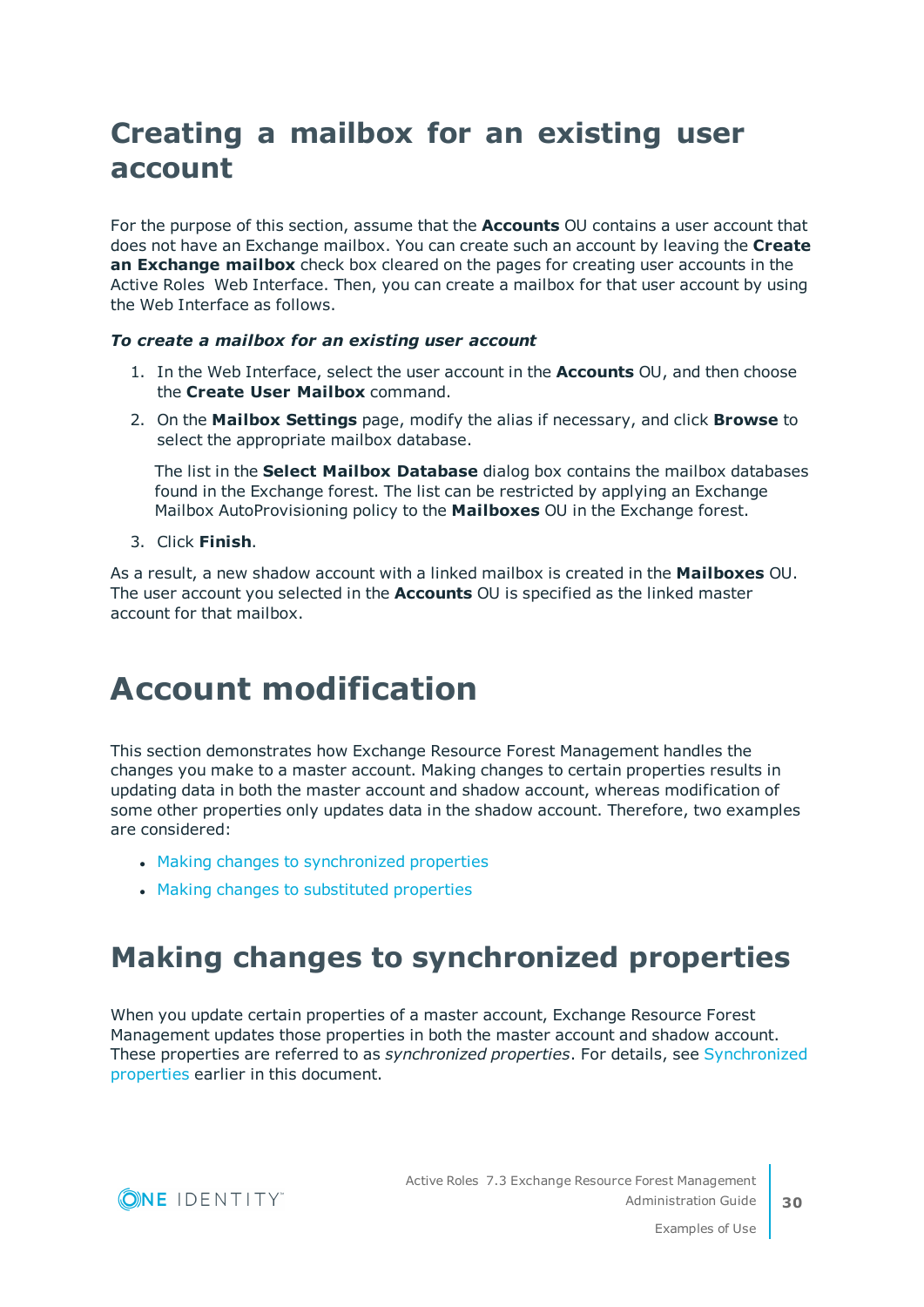#### *To verify the behavior of synchronized properties*

- 1. In the Web Interface, select a mailbox-enabled user account held in the **Accounts** OU, and then choose the **General Properties** command.
- 2. On the **General** tab, make changes to the **First name** or **Last name** field.
- 3. Go to the **Organization** tab and make changes to the **Title**, **Department**, or **Company** field.
- 4. Click **Save** to apply your changes.
- 5. Locate the shadow account in the **Mailboxes** OU—the name of the shadow account is identical to the name of the master account you have modified in the **Accounts** OU.
- 6. Choose the **Properties** command for the shadow account.
- 7. Examine data on the **General** and **Organization** tabs to verify that the changes you have made to the master account are also applied to the shadow account.

You can review the updates to the account properties by using the **Change History** command on the master account and on the shadow account—the Change History results provide information on which properties were updated, what changes were made to the properties, who performed the update, and when.

### <span id="page-30-0"></span>**Making changes to substituted properties**

When you view or change certain properties of a master account in an accounts forest, Exchange Resource Forest Management redirects the retrieval or change request to the properties of the shadow account in the Exchange forest. Such properties are referred to as *substituted properties*.

All the substituted properties that are mandatory for Exchange Resource Forest Management to work are listed in the [Substituted](#page-15-0) properties section, earlier in this document. These properties used to store mailbox settings. As mailboxes are located in the Exchange forest, the updates to such properties need to be performed on the shadow accounts. Exchange Resource Forest Management implements a mechanism for capturing updates to substituted properties on the master account side and then applying those changes on the shadow account side.

You can view or modify some of the substituted properties on the Web Interface pages for managing Exchange recipient properties of a mailbox-enabled user account in the **Accounts** OU.

#### *To view or change Exchange properties on the master account*

- 1. In the Web Interface, select a mailbox-enabled user account held in the **Accounts** OU, and then choose the **Exchange Properties** command.
- 2. View or change the settings on the following tabs:
	- <sup>l</sup> **General**
	- <sup>l</sup> **E-mail Addresses**

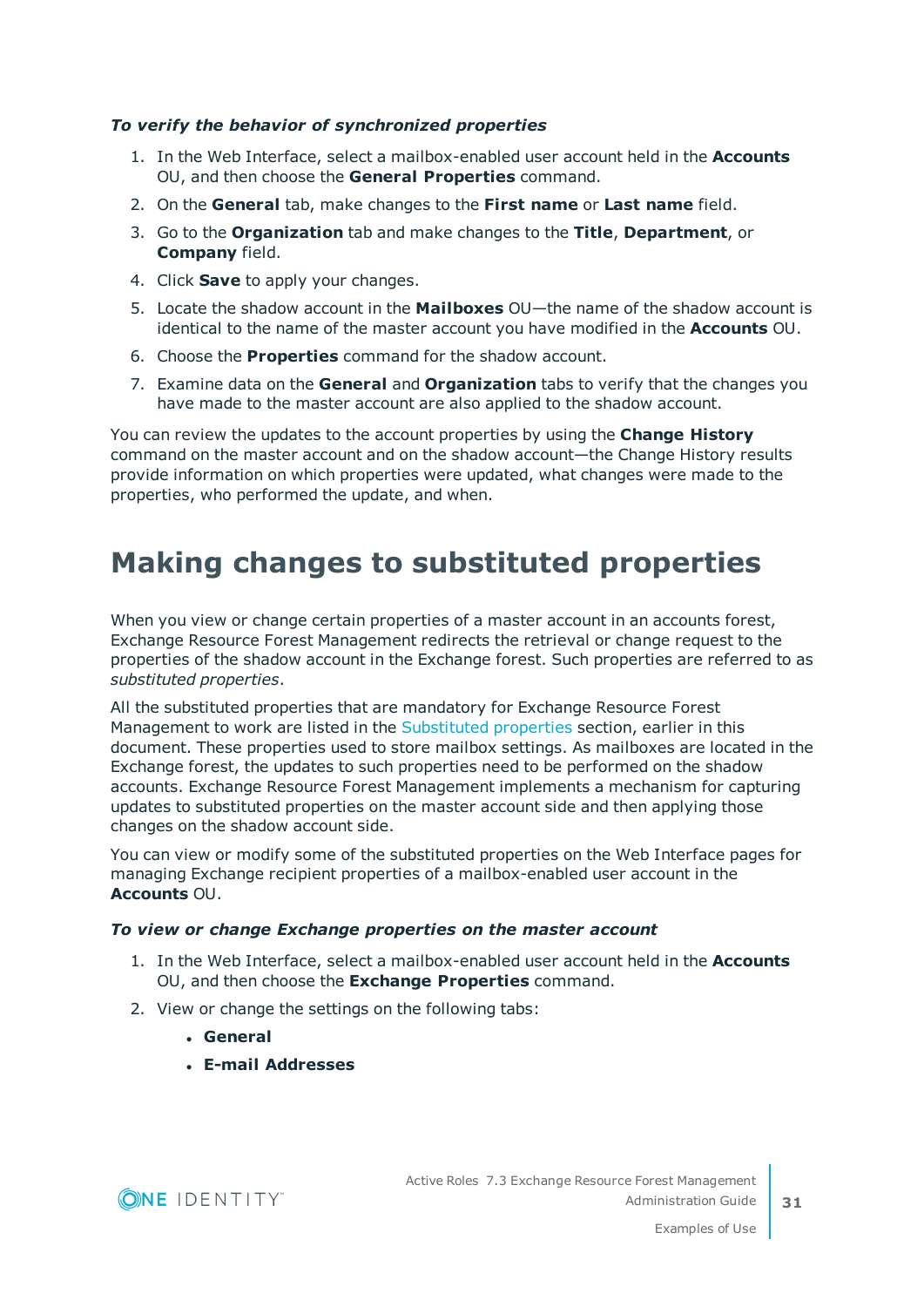- <sup>l</sup> **Mailbox Features**
- <sup>l</sup> **Mail Flow Settings**
- <sup>l</sup> **Mailbox Settings**
- 3. Click **Save** to apply your changes.

Once you have completed these steps, your changes are applied to the shadow account associated with the master account you were administering. You can verify this by using the **Change History** command on the shadow account. The Change History results indicate that the changes were actually made to the properties of the shadow account, in the **Mailboxes** OU.

## <span id="page-31-0"></span>**Account deprovisioning**

When you use Active Roles to deprovision a master account, Exchange Resource Forest Management causes Active Roles to deprovision the shadow accounts as well. In this way, Active Roles deprovisions the master account's mailbox. You can verify this behavior by using the Active Roles Web Interface.

#### *To deprovision a master account*

<sup>l</sup> In the Web Interface, select a mailbox-enabled user account held in the **Accounts** OU, and then choose the **Deprovision** command.

Once you have completed these steps, the **Deprovision** command is performed not only on the master account but also on the shadow account. You can verify this by using the **Deprovisioning Results** command on the shadow account in the **Mailboxes** OU.

## <span id="page-31-1"></span>**Membership management delegation**

This section shows how Exchange Resource Forest Management facilitates delegation of the membership management task for distribution lists. To perform the procedures in this section, you need the following environment:

- Exchange Resource Forest Management configured as described in the [Configuration](#page-27-1) section earlier in this document.
- <sup>l</sup> A mailbox-enabled user account named **John Smith** created by Active Roles in the **Accounts** OU, so the shadow account for that user account exists in the **Mailboxes** OU.
- **.** For the user account John Smith, on a computer in the accounts forest, Microsoft Outlook configured to connect to the mailbox of that user account.
- A mail-enabled group named **DL**, representing a certain distribution list, created in the **Mailboxes** OU.

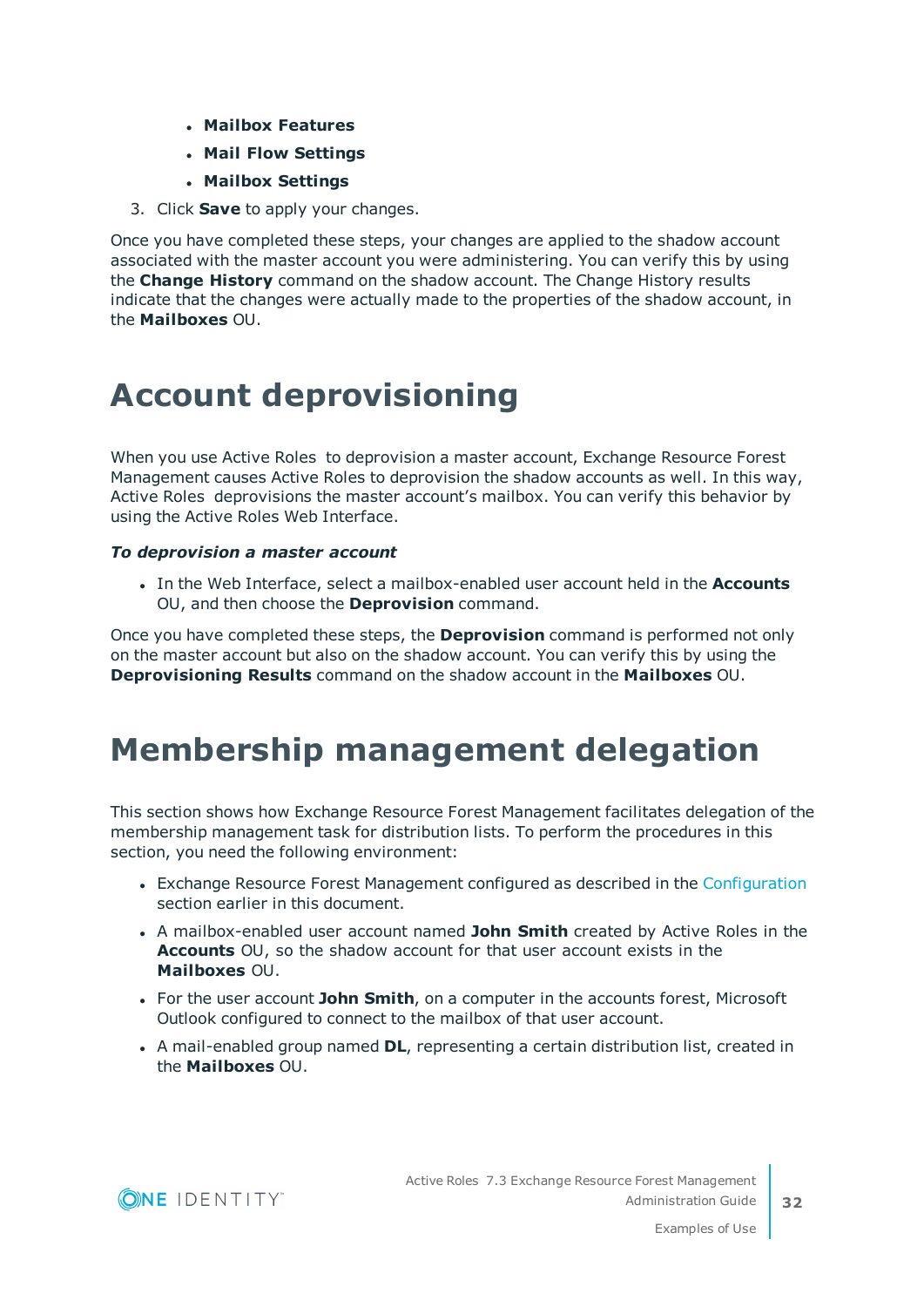The following procedure demonstrates how to delegate the task of managing the **DL** membership list to the user account **John Smith**.

#### *To delegate the membership management task*

- 1. In the Active Roles Web Interface for Administrators, open the **Exchange Properties** page for the user account **John Smith**:
	- <sup>l</sup> Locate and select the **Accounts** OU.
	- **.** Select the user account John Smith in the list of objects held in that OU.
	- <sup>l</sup> Click the **Exchange Properties** command.
- 2. On the **Exchange Properties** page, go to the **Shadow Account** tab, and click the **Properties** button on that tab.

This opens the **General Properties** page for the shadow account.

- 3. On the **General Properties** page, click the **Account** tab and note down the pre-Windows 2000 logon name of the shadow account.
- 4. In the Web Interface, open the **Managed by** tab for the **DL** group:
	- <sup>l</sup> Locate and select the **Mailboxes** OU.
	- **.** Click the **DL** group in the list of objects held in that OU.
	- <sup>l</sup> Click the **Managed by** tab on the **General Properties** page that appears.
- 5. On the **Managed by** tab, click the **Change** button under the **Manager** box.

This opens the **Select Object** dialog box allowing you to specify the manager account.

- 6. Use the **Select Object** dialog box to find and select the shadow account:
	- In the **Name** box, type the name of the shadow account you noted down in Step 3.
	- <sup>l</sup> Click **Search**.
	- <sup>l</sup> Click **Search**.
	- In the list of search results, click the name of the shadow account.
	- <sup>l</sup> Click **OK** to close the **Select Object** dialog box.
- 7. On the **Managed by** tab, click **Save**; then, select the **Manager can update membership list** check box, and click **Save** again.

Although you have specified the shadow account as the manager of the group, Active Roles updates security settings on the group so that the master account is authorized to add or remove members from the group by using conventional tools such as Microsoft Outlook.

If you clear the **Manager can update membership list** check box, or change the manager of the group, Active Roles updates the security settings to revoke the former manager's right to modify the membership list of the group.

After you have specified the shadow account as the manager of the **DL** group with the **Manager can update membership list** option, force Active Roles to give the manager rights to the master account by executing the scheduled task **ERFM - Mailbox Management** held in the **Configuration/Server Configuration/Scheduled**

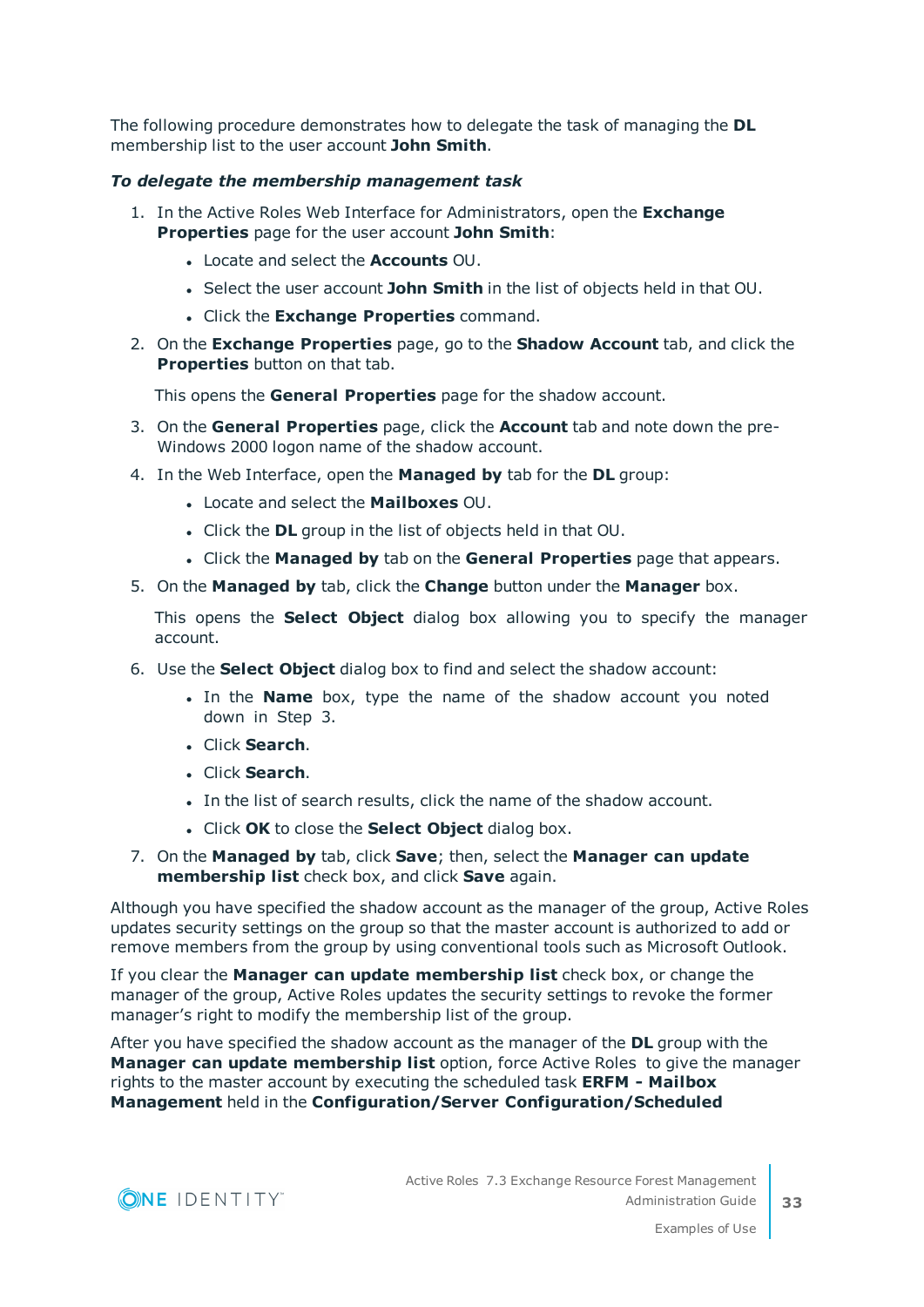**Tasks/Builtin** container or wait for a scheduled run of that task. Then, you can verify that the master account can use Microsoft Outlook to add or remove group members, provided that Outlook is configured to connect to the mailbox for the **John Smith** user account:

- 1. Log on with the name and password of the **John Smith** account to the computer where Microsoft Outlook is configured to connect to the linked mailbox of that user account.
- 2. Open Outlook and press Ctrl+Shift+B to display the Address Book.
- 3. In the Address Book, double-click the **DL** group.
- 4. On the **General** tab in the dialog box that appears, click **Modify Members** to add or remove members from the **DL** group.

## <span id="page-33-0"></span>**Mailbox type conversion**

This section demonstrates how to perform mailbox type conversion using Active Roles . The following scenarios are covered:

- [Converting](#page-33-1) a linked mailbox to a user mailbox
- [Converting](#page-34-0) a user mailbox to a linked mailbox

### <span id="page-33-1"></span>**Converting a linked mailbox to a user mailbox**

If a given mailbox from the Exchange forest is assigned to a user from an accounts forest (linked mailbox), then you can use Active Roles to convert that mailbox to the user mailbox type. After you convert the mailbox, the external user (formerly master account) can no longer access the mailbox. The mailbox can only be accessed by the user account that is associated with the mailbox in the Exchange forest (formerly shadow account).

#### *To convert a linked mailbox to a user mailbox*

- 1. Open the Active Roles Web Interface for Administrators, and select the mailbox user account in the Exchange forest (shadow account).
- 2. Click the **Convert to User Mailbox** command.
- 3. Click **OK** in the confirmation message box that appears.

After mailbox conversion, the mailbox user account remains disabled. To enable the user account, set the user password by using the **Reset Password** command, and then click the **Enable Account** command.

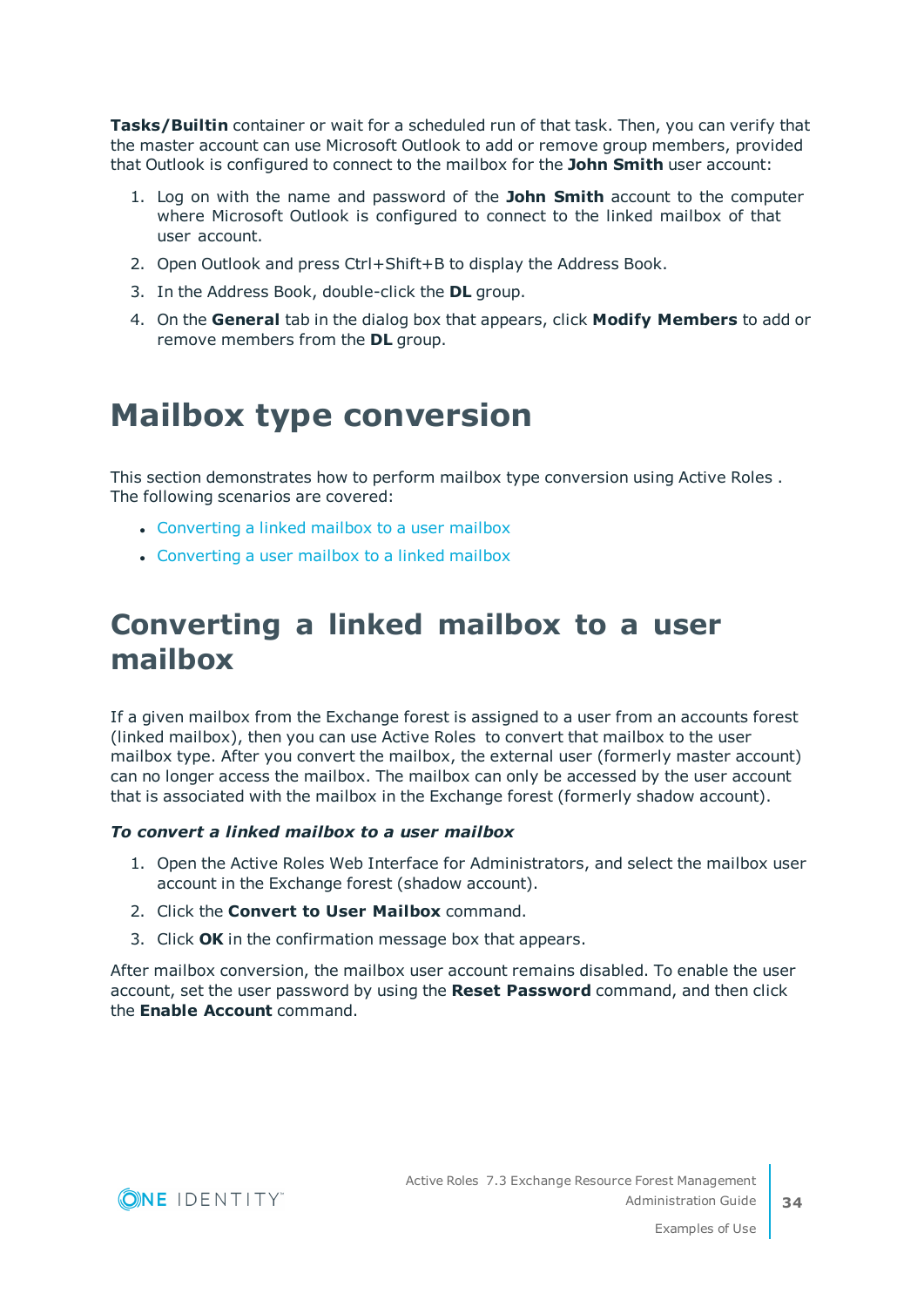### <span id="page-34-0"></span>**Converting a user mailbox to a linked mailbox**

For a user mailbox in the Exchange forest, you can use Active Roles to assign that mailbox to a user from an accounts forest. This configures the mailbox as follows:

- The mailbox type changes to the linked mailbox type.
- The user from the accounts forest becomes the master account for the mailbox.
- The user associated with the mailbox in the Exchange forest becomes the shadow account.

The domain of the user from the accounts forest must be registered with Active Roles (managed domain).

#### *To convert a user mailbox to a linked mailbox*

- 1. Open the Active Roles Web Interface for Administrators, and select the user mailbox in the Exchange forest.
- 2. Click the **Convert to Linked Mailbox** command.
- 3. Click **Change** under the **Linked master account** field, and select the user from an accounts forest.
- 4. Click **Finish**.

As a result of these steps, the master account is assigned to the mailbox and the mailbox user in the Exchange forest becomes the shadow account, linked with the master account. If the master account is in the scope of the Exchange Resource Forest Management policy, the properties of the master account and shadow account are synchronized in the same way as when you configure a mailbox-enabled user in an accounts forest by using the Exchange Resource Forest Management solution.